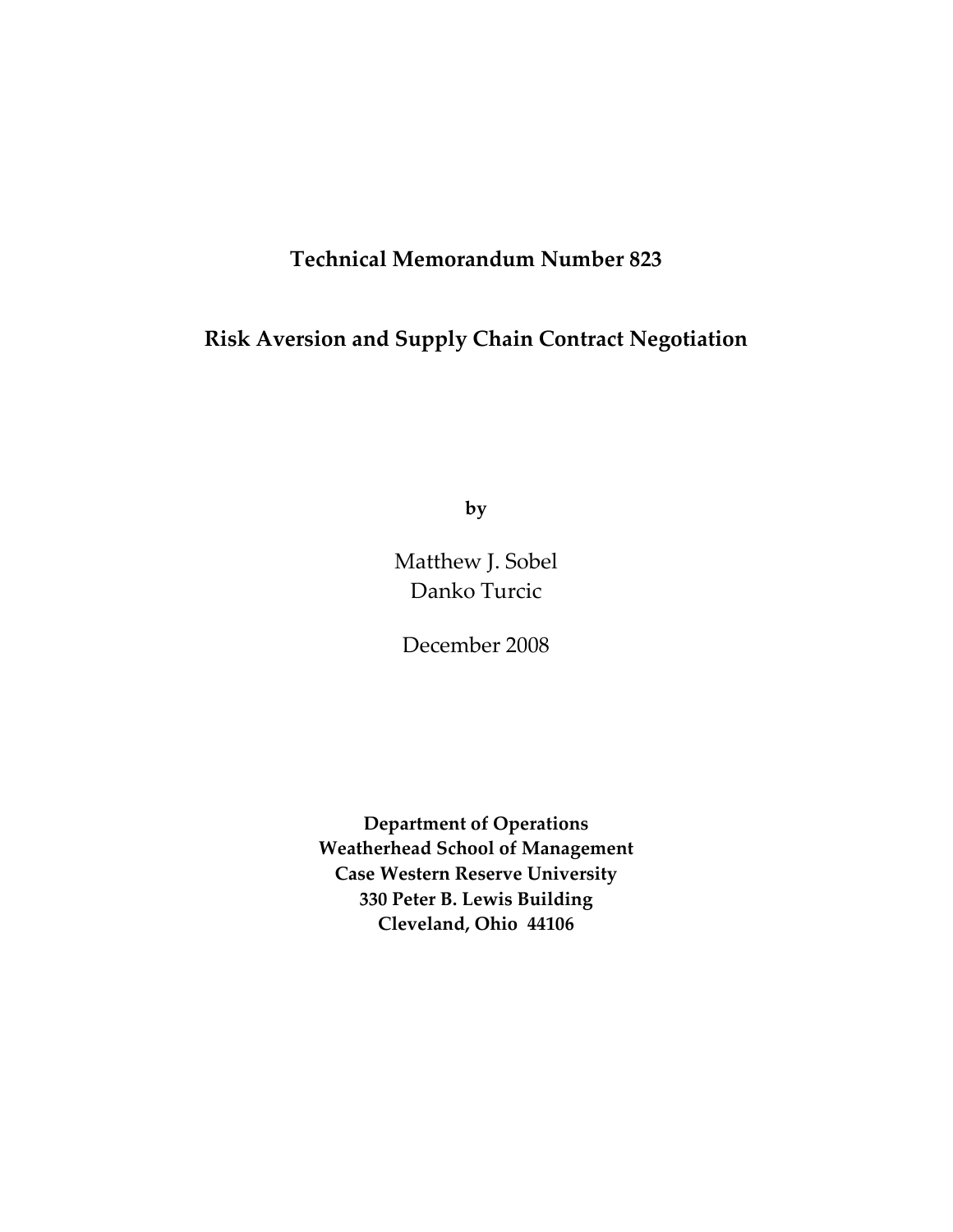# Risk Aversion and Supply Chain Contract Negotiation

Matthew J. Sobel • Danko Turcic

December 3, 2008

Department of Operations, Weatherhead School of Management, Case Western Reserve University, Cleveland, OH 44106

Olin Business School, Washington University in St. Louis, St. Louis, MO 63130 matthew.sobel@case.edu • turcic@wustl.edu

We employ the Nash bargaining solution to determine the value of an opportunity to negotiate a contract in an archetypal supply chain game. This unifies the allocation of payoffs and the selection of the type of contract in a bilateral supply chain; a supplier delivers goods to a newsvendor retailer who stocks in anticipation of stochastic seasonal demand. Both firms have concave, ordinal utility functions which allows us to model both risk-neutrality and risk-aversion. We characterize the Nash-optimal contracts, and contrast the cases where both firms are risk-neutral and where at least one of the firms is risk-averse. Risk aversion, it turns out, has a significant impact on the contract terms and one firm's risk aversion may be advantageous to the other. This suggests that each firm should strive to find a supply chain partner based on its own and its prospective partner's sensitivities to risk. For example, risk-neutral firms have an incentive to *avoid* other risk-neutral firms as their supply chain partners.

# 1. Introduction

Negotiation is meaningful only if neither party can enforce a take-it-or-leave-it decision on the other; consequently, the value of a negotiation opportunity is ambiguous. The value of a supply chain contract negotiation is ambiguous too because the end-user demand is uncertain, the contract's structure and parameters will be the crux of the negotiation, and the other negotiating firms' decision rules are unknown. The first consideration is a market risk, and the second and third are strategic risks. The supply chain research literature often evaluates market risk with risk-neutrality; so it replaces random monetary payoffs with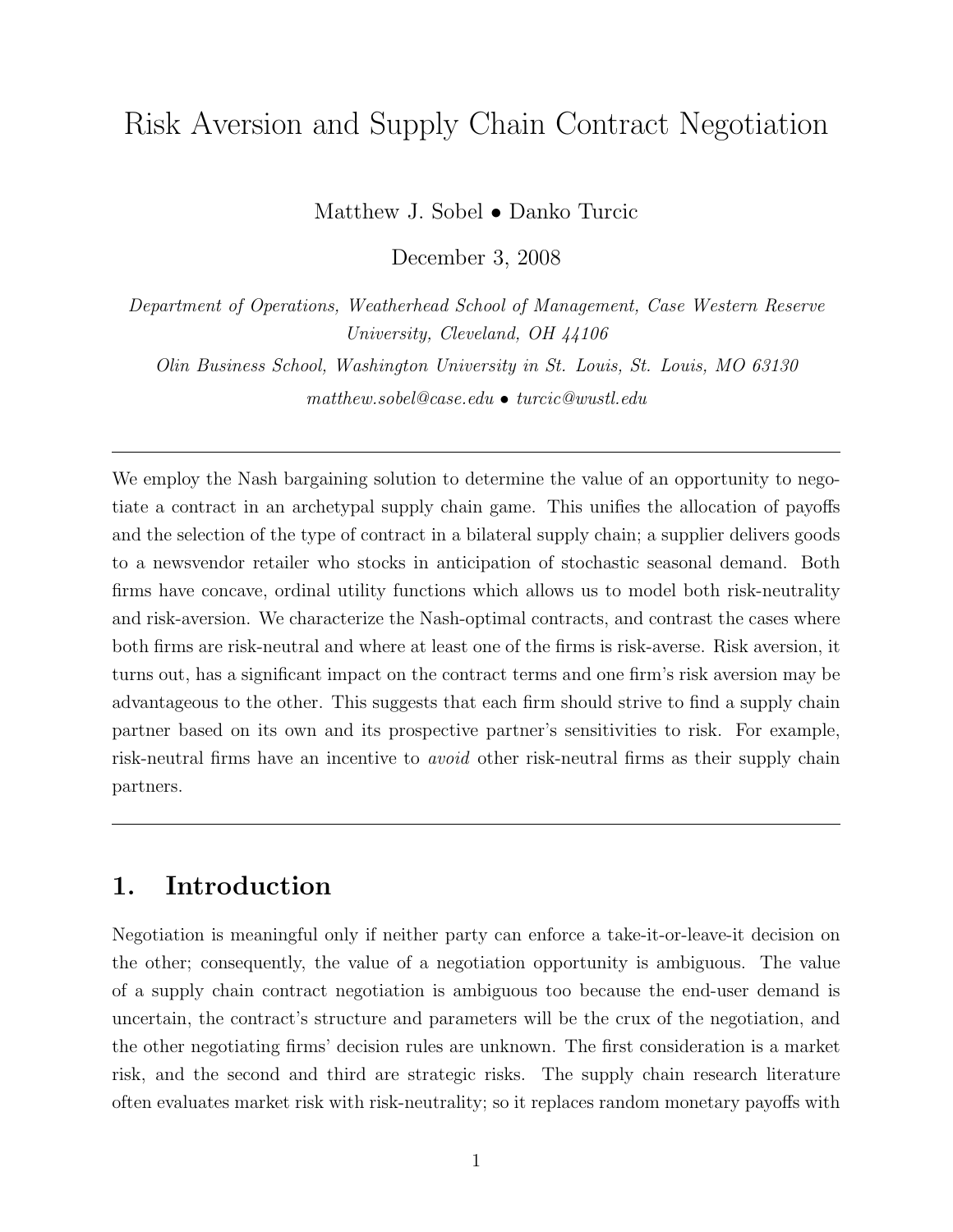expected values. The game theory approach to supply chain strategic risk has maximized the overall "size of the pie." It has been common to assume that there is a given type of contract and one of the firms acts as the Stackelberg "leader" while the other has no recourse but to accept its leadership. Nagarajan and Bassok (2008), however, observe that " . . . Stackelberg games endow players with disproportionate negotiation power . . . there are environments where negotiation power is not as discrete or extreme as dictated by a Stackelberg game . . . ." When both firms have equal negotiating power, little is known about (a) the selection of type of contract, (b) dividing the pie among the firms, (c) the effect of risk-averse preferences, and (d) the negotiation of endogenous prices. This paper provides a unified approach to these issues.

There are at least two reasons for the lack of research attention to dividing the pie. First, the leader in the standard Stackelberg game approach has the power to compel the other firm to accept its leadership, and the follower is resigned to reacting to the leader's decision as advantageously as possible. Of course, the leader's decision extracts all of the supply chain's profit above the follower's reservation level. That is, the Stackelberg game solution yields a unique division of the pie. Another reason for the lack of attention is that it seems more important to enlarge the pie than to dwell on the division of a smaller pie; a larger pie permits every member firm to have a bigger piece. As a result, the literature is more advanced in its analysis of behavior than of value. When neither firm has the power to enforce a leader's role, we note in §2 that the game yields a set of equilibria with a wide range of payoffs. This status is unsatisfactory because the perceived value of an opportunity to negotiate a supply chain contract would affect a firm's decision on whether or not to proceed and, if so, its subsequent decisions.

Shubik (1982) (p.179) observes that "On many occasions ... it is important to have a specific "one-point" solution - a single payoff vector that expresses the value of the game to each of the players. This is desirable not only for the intellectual satisfaction of coming up with a clear, sharp answer to a complex problem. It is desirable also because many applications of game theory ... by their very nature seem to demand a straight answer ... to the question of what a particular competitive position is actually worth."

It is well-known that there are many efficient Pareto-improving contracts, i.e., many contracts maximize the overall size of the pie in the bilateral supply chain coordination model studied by Pasternack (1985) (and subsequently by many others). Throughout the paper we refer to results as "well-known" if they are included in expositions by Cachon (2003) or Cachon and Netessine (2004). Well-known results treat profit uncertainty with risk-neutrality and utilize the equilibrium point (or Nash equilibrium) solution concept.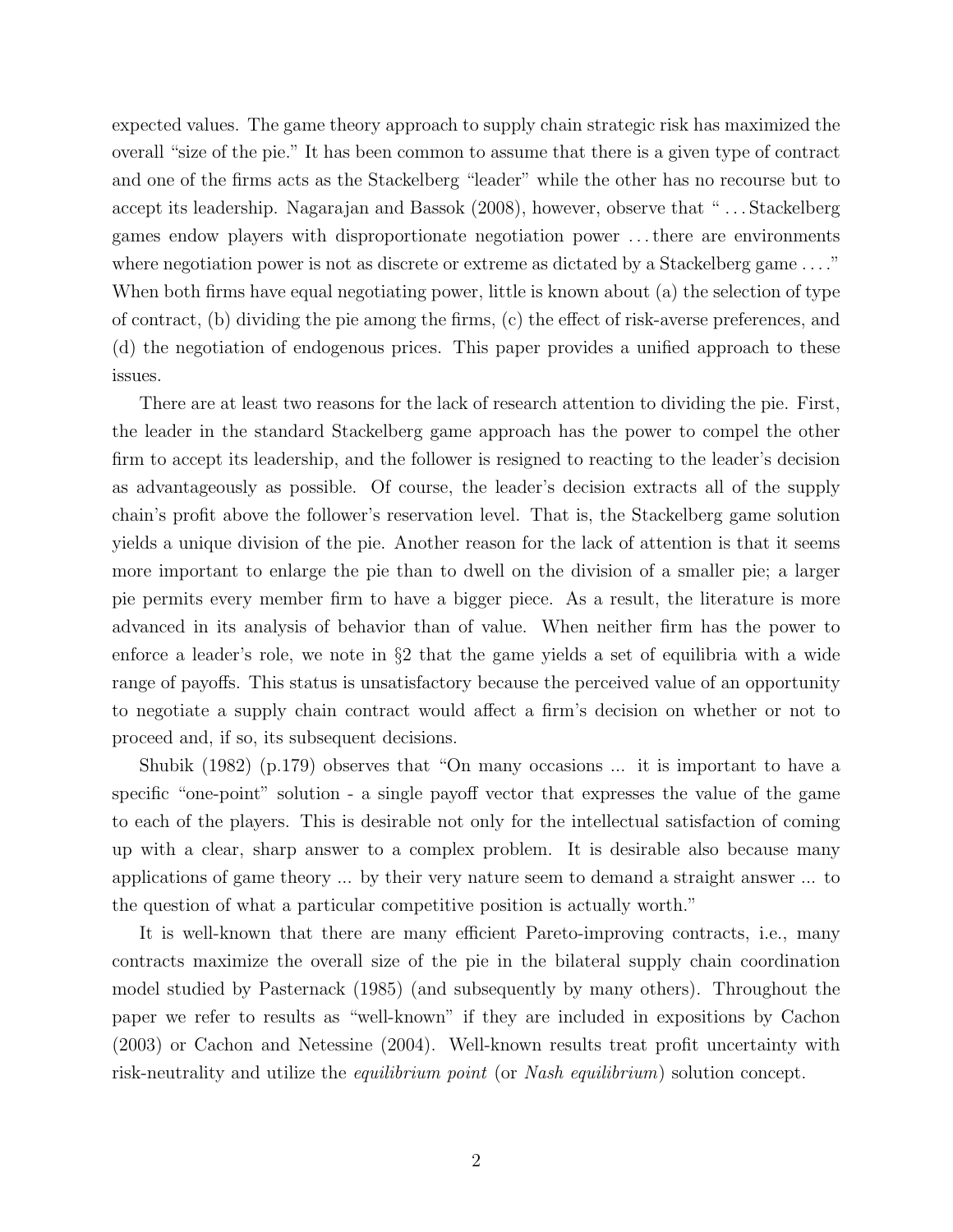#### Risk posture

If the retailer and the supplier are risk-neutral, then maximizing the size of the pie corresponds to maximizing the aggregate supply chain profit. If at least one of the players maximizes its expected utility of profit, and its utility function is not entirely linear, then the well-known efficiency properties in the risk-neutral case are no longer valid. Nevertheless, the Stackelberg game is well-defined. The leader accurately anticipates that the follower would react to the leader's decision by maximizing the expected utility of its own profit. So the leader factors the effect of the follower's self-interested response on its own expected utility, and makes a choice that maximizes the expected utility of its own profit. How efficient is this solution?

If at least one of the players is risk-averse, the "size of the pie" is ill-defined. The sum of the expected utilities of the retailer's and supplier's net profits does not correspond to the size of the pie for the following reason. Utility functions convey only *ordinal* information – a positive affine transformation of a utility function is again a utility function. That is, if  $u(\cdot)$ is a utility function, so also is  $au(\cdot) + b$  for all  $a > 0$  and b. As a consequence, if  $u_r(\cdot)$  and  $u_s(\cdot)$  are the retailer's and supplier's utility functions, then the set of sums of positive affine transformations of their utilities includes  $\alpha u_r(\cdot) + (1 - \alpha)u_s(\cdot)$  for all  $0 < \alpha < 1$ . So the set of sums of their utilities includes criteria that give overwhelming weight to the preferences of the supplier, and other criteria that give overwhelming weight to the preferences of the retailer.

The importance of considering risk-aversion in a supply chain may not be obvious. After all, there are well-known diversification arguments that support the commonly made riskneutrality assumption. Van Mieghem (2003) notes that the question of whether firms should care about risk amounts to determining the objective of the firm. For privately held firms, the objective of an owner whose assets are tied up in a firm is to maximize the owner's expected utility of profit. For publicly held firms operating in an imperfect market, Van Mieghem (2003) notes that "non-linearities enter into the objective and firms do care about risk." In addition to market imperfections, there are principal agent phenomena that cause the risk-neutrality assumption to break down; we refer the reader to Pindyck and Rubinfeld (2008) for further discussion. Empirical studies find that firms are not effective at hedging supply chain risk (c.f. Williams (2008)). Therefore, it is important to develop supply chain contracting results without assuming risk-neutrality.

#### Pure bargaining problem

In game theory it is not uncommon to find several different solution concepts that build on the same descriptive formulation (see Shubik (1982) for further discussion). The model in this paper preserves the economics of the supplier/retailer interaction underlying the well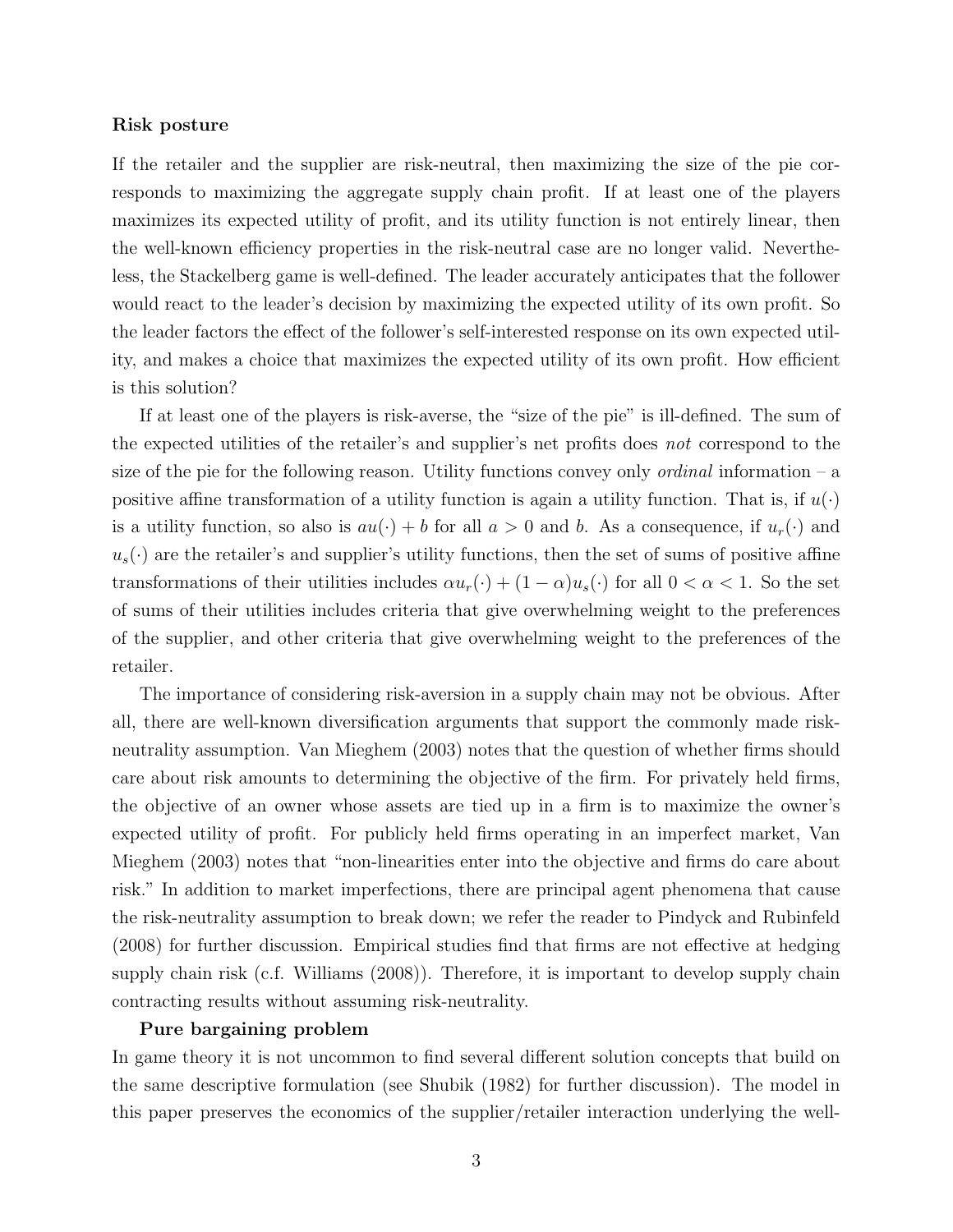known results. However, it uses the Nash bargaining solution to determine the value of a competitive position in the archetypal supply chain game. In that game, a wholesaler supplies goods to a newsvendor retailer who stocks in anticipation of stochastic seasonal demand. If the players agree on the type of contract and its terms, then the contract specifies their payments (usually subject to market risk). If the players fail to reach agreement, then their payoffs are disagreement amounts. This is a structured two-person pure bargaining problem.

Generally, the *pure bargaining problem* is the paradigm "in which a group of two or more participants is faced with a set of feasible outcomes, any one of which will be the result if it is specified by the unanimous agreement of all the participants. In the event that no unanimous agreement is reached, a given disagreement outcome is the result [Roth (1979)]." Cachon and Netessine  $(2004)$  and Nagarajan and Sošić  $(2008)$  emphasize the noncooperative and cooperative branches of game theory, respectively, as they analyze, discuss, and survey supply chain games. Bargaining as a branch of game theory begins with the seminal contributions by Nash (1950, 1953).

A *strategy* in the pure bargaining problem specifies the decision rule that each player will use. As we explain in §2, the *Nash solution* of the pure bargaining problem is obtained as follows. For each strategy and each player, consider the difference between that player's utility if that strategy is employed and that player's utility of the disagreement outcome. The Nash solution is a strategy that maximizes the product of the differences across all players. So the Nash solution depends neither on risk-neutrality nor on maximizing the sum of the bargainers' utilities. This "solution" is employed widely in economics, and it has been advocated at least since Zeuthen (1930). We too employ the Nash bargaining solution.

Although there are non-Nash solutions of the pure bargaining problem, the Nash solution is employed in most instances. See Myerson (2004), Osborne and Rubinstein (1994), Roth (1979), and Shubik (1982) for an array of game theoretic approaches to bargaining. See Nagarajan and Sošić (2008) for justifications of the axiomatic approach in Nash (1950) in the analysis of supply chain contracts. This paper is closely related to Nagarajan and Sošić (2008) who evaluate a special case of our model, namely a buy-back contract between a risk-neutral supplier and a risk-averse retailer.

Some of the earlier applications of bargaining models in supply chain, inventory, and capacity management include Kohli and Park (1989) who study the implementation of quantity discounts in an inventory problem, Reyniers and Tapiero (1995) who analyze a quality control problem, and Chod and Rudi (2006) who study investments in capacity. The value of the option to subcontract is studied in Van Mieghem (1999). To our knowledge, this is the first use of a bargaining framework in supply chain coordination and contract selection. Gurnani and Shi (2006) study outcomes in a bilateral supply chain where the supplier is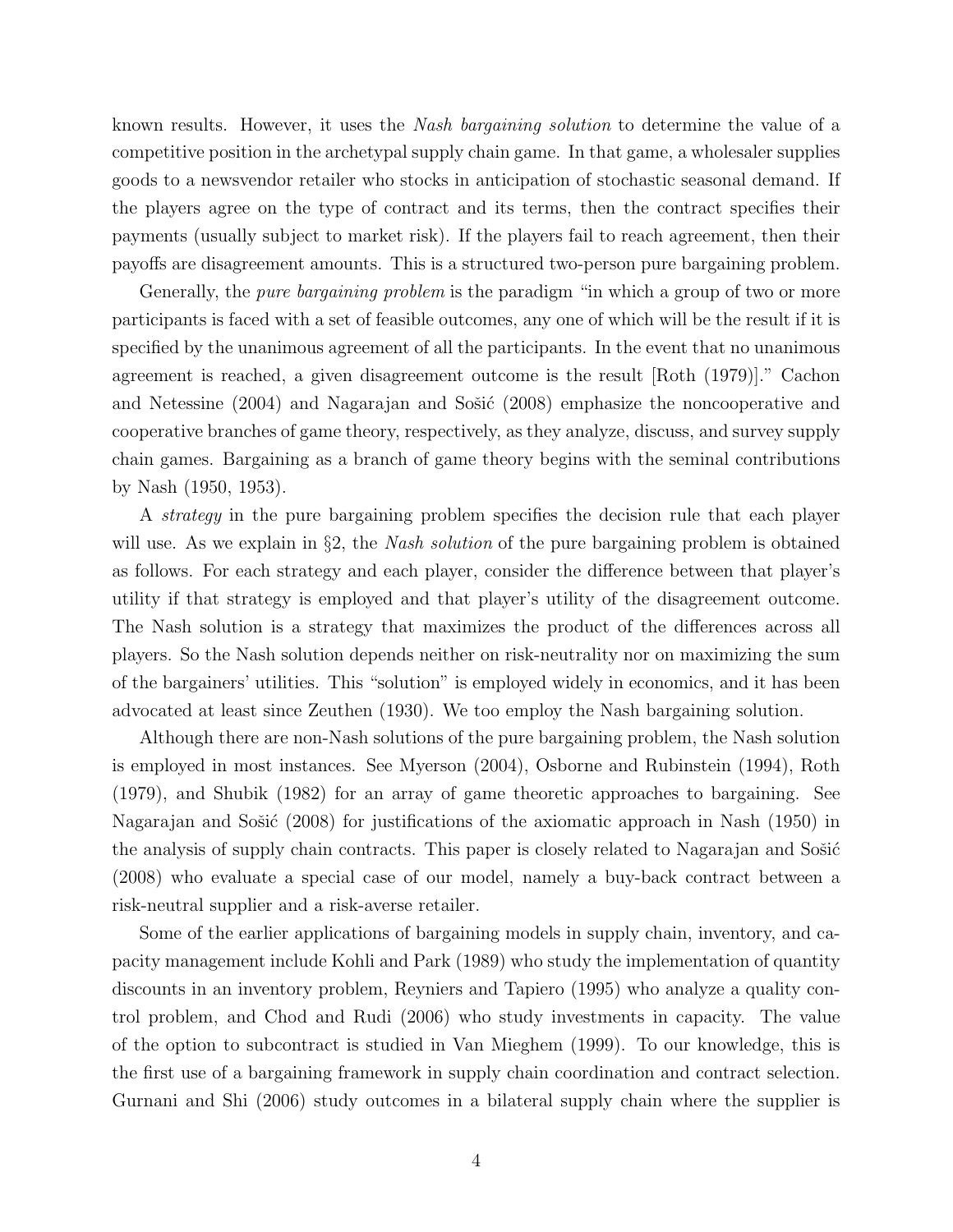unable to guarantee a delivery. In this setting they derive a price of a supply contract and the Nash-optimal order quantity. The uncertainty in the model is the supplier's unreliability and most results are obtained under risk-neutrality. They also show a risk-averse solution using polynomial utility functions. Dong and Liu (2005) study a special type of supply chain, forward supply contracts on non-storable commodities, where the supplier and the retailer are risk-averse with mean-variance objectives. Wu (2004) exploits the Nash bargaining solution to study the formation of intermediaries in supply chains. Most recently, Nagarajan and Bassok (2008) use a bargaining framework to study a two-stage supply chain with one risk-neutral buyer sequentially negotiating with a series of potential risk-neutral vendors who can form coalitions.

#### Contributions

This seems to be the first analysis of the bilateral supply chain model with risk-averse players having general ordinal utility functions. In contrast, Gan et al. (2004) exemplifies the insertion of *cardinal* utility functions in the equilibrium point approach. We use the Nash bargaining solution concept to provide a unified approach to the problem of allocating payoffs and selecting the type of contract in a bilateral supply chain with risk-averse players. The results enable the upstream and the downstream firms to value an opportunity to negotiate a supply chain contract. We show that risk-aversion can have a significant impact on the terms of the contract and that both firms have strong incentives to choose a supply chain partner based on its sensitivity to risk. For example, we identify conditions under which the expected profit of a risk-neutral upstream firm increases with risk-aversion of the downstream firm. Therefore, risk-neutral firms may be motivated to *avoid* other risk-neutral firms as their supply chain partners. Similarly, our results also reveal that risk-averse firms are better off partnering with either risk-neutral firms or firms that are extremely risk averse.

In §3 we show that the Nash bargaining approach is powerful even if preferences are risk-neutral. This complements Nagarajan and Sošić (2008) with a general supply chain bargaining game of complete information in which the supplier and the retailer negotiate (1) contract type; (2) contract parameters; and (3) order quantity. In  $\S 4$  we compare the risk-neutrality results with the solution when the players are risk-averse. It is well-known that a degraded supply chain performance (when compared to the risk-neutral theoretical outcome) is commonly observed in practice. However, it has been conjectured that this is not necessarily due to incompetent managers or naive operating policies. Using Nash's bargaining model, we show how a dominant supplier (or retailer) may have an incentive to reduce the performance of the integrated channel in exchange for its own gain! A numerical example in §5 illustrates the results in §3 and §4. The retail price is exogeneous in §3 and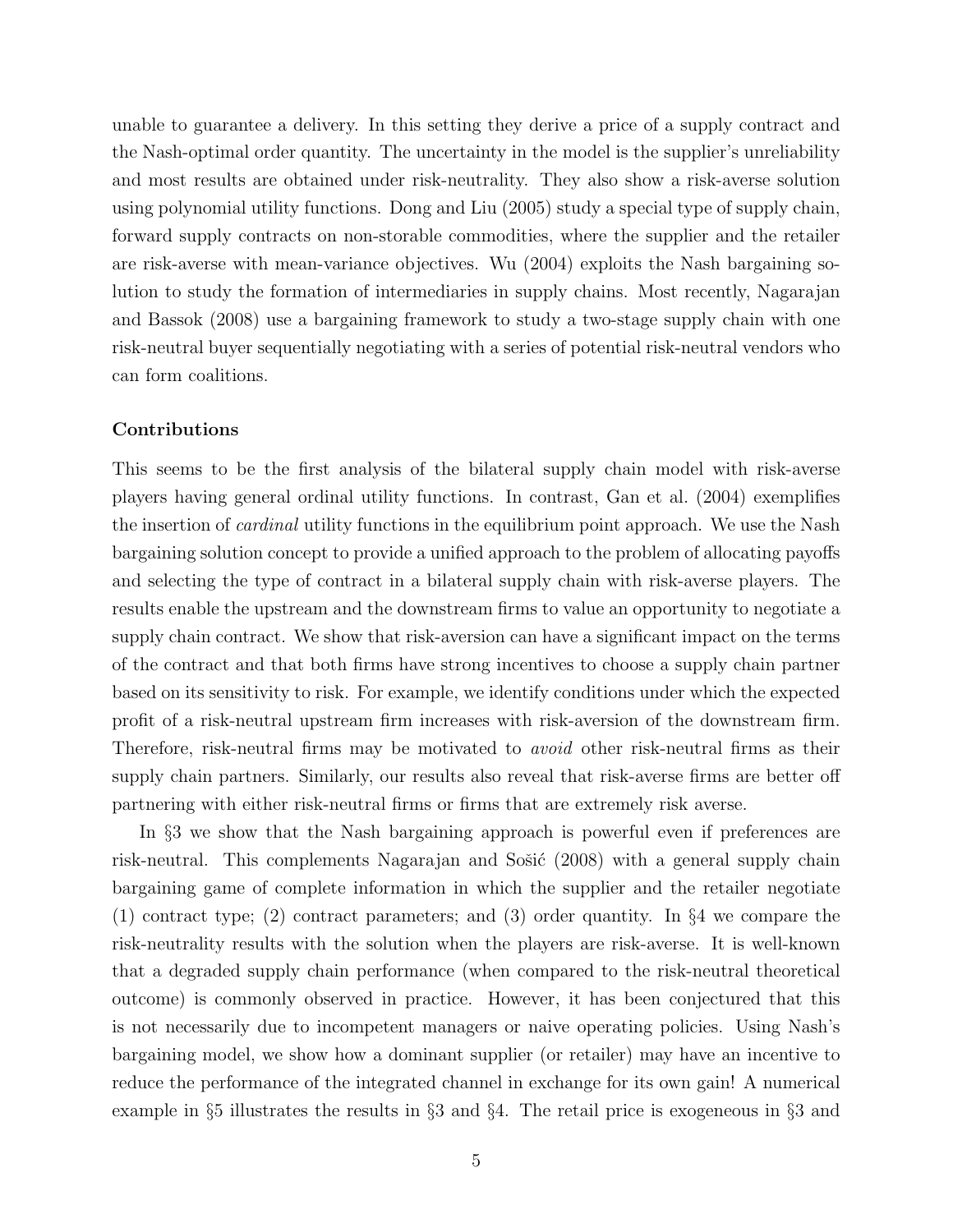§4, but it is endogenous in §6 which generalizes the model by permitting the probability distribution of retail demand to depend on a price that may be influenced by the supplier as well as the supplier. The next section specifies the model and formally describes the game between the supplier and the retailer.

## 2. The Model

Consider an archetypal supply chain with an upstream supplier and a newsvendor retailer who stocks a single product in anticipation of stochastic seasonal demand, D. The supplier produces q items after receiving the retailer's order for q items and delivers q items at the beginning of the selling season. There is no risk of failure to deliver due to credit failure or any other reason.

We use s and r to label the supplier and the retailer, also referred to as *players*, and they are assumed to have preferences on the set of payoffs of this supply chain that are consistent with the existence of utility functions, say  $u_s(\cdot)$  and  $u_r(\cdot)$ . We assume that both utility functions are concave, strictly increasing, and twice differentiable. After §3 we do not assume that the utility functions are linear; linearity corresponds to risk-neutrality. Both players are assumed to be self-serving expected utility maximizers.

We adopt the following notation:  $F$  is the distribution function of demand;  $p$  is the exogenous retail price;  $c_s$  and  $c_r$  are the supplier's and the retailer's unit production costs;  $g_s$  and  $g_r$  are the supplier's and the retailer's unit shortage penalty costs; and v is the unit net salvage value of unsold goods. Let  $c = c_r + c_s$  and  $g = g_r + g_s$ ; we assume that  $v < c < p$ .

In order to do business with each other, the supplier and the retailer need to agree formally on a number of details that are typically specified in a supply contract. Here, these details are  $(1)$  a type of contract;  $(2)$  contract parameters; and  $(3)$  an order quantity, q.

Thanks to the large literature on supply contracts, diverse contract arrangements are available to the players and our analysis does not a priori impose a particular type. Here, the players choose a type of contract and the parameters of that type. Some of the wellknown types are wholesale, buy-back, revenue-sharing, and quantity discount contracts (cf. Pasternack (1985), Cachon and Lariviere (2005), Tomlin (2003), and Cachon (2003)). For example, if the players agreed to use a buy-back contract, then they would also select the wholesale and buy-back prices as contract parameters.

Since both players are expected utility maximizers and the model assumes voluntary compliance, both players need to agree on a supply order quantity,  $q$ . That is, the selfserving retailer must be willing to order  $q$  units and the self-serving supplier must be willing to supply them. We study the contract types, contract parameters, and order quantities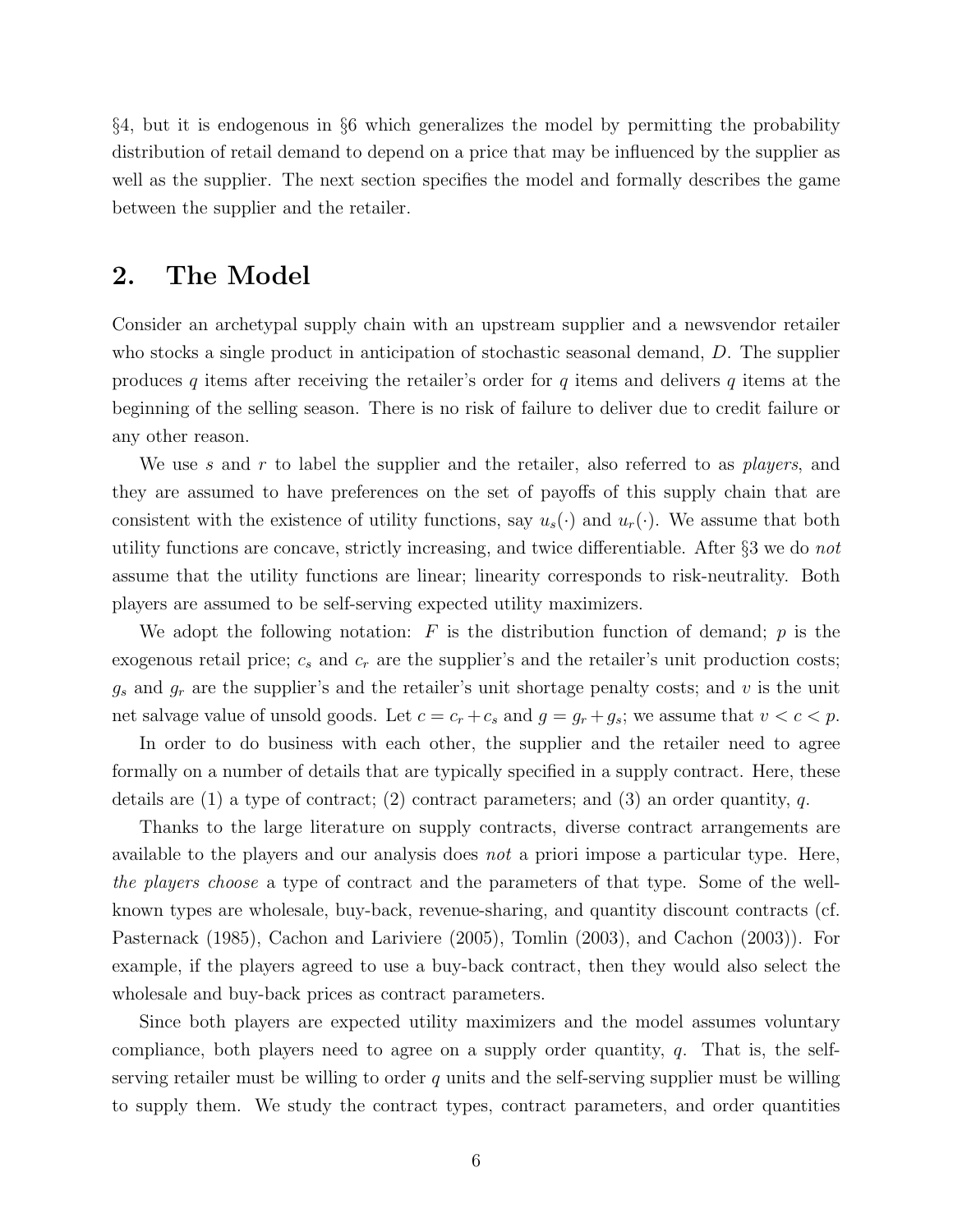that the utility maximizing supplier and retailer choose in this setting.

The model is transformed into a game with the following *descriptive terminology*: (i) the supplier and the retailer are *players*; (ii) the combinations of order quantity,  $q$ , supply contract type and contract parameters are strategies; and (iii) the supplier's and the retailer's expected utilities of profit are *payoffs*.

The retailer's and the supplier's profit are the following functions of the stochastic demand, D:

$$
\pi_r = pS + vI - c_r q - g_r L - \sum_{k \in K} i_k T_k = (p - v + g_r)S - (c_r - v)q - g_r D - \sum_{k \in K} i_k T_k, \quad (1a)
$$

$$
\pi_s = g_s S - c_s q - g_s D + \sum_{k \in K} i_k T_k, \tag{1b}
$$

where, respectively,  $S = \min\{q, D\}$ ,  $I = (q - D)^{+}$ , and  $L = (D - q)^{+}$  denote the sales quantity, excess inventory, and excess demand (lost sales). Also,  $T_k$  is a transfer payment function specific to a given contract type,  $i_k$  is an indicator variable denoting that a particular type of supply contract is in force, and  $K$  is a discrete set of contract types.

To illustrate the role of the set  $K$ , suppose the players choose among buy-back, revenuesharing, and quantity discount contracts. Label buy-back with  $k = 1$ , revenue-sharing with  $k = 2$ , and quantity-discount with  $k = 3$ . So  $K = \{1, 2, 3\}$ . If the players agree on a revenue-sharing contract, say, to write the supplier's and the retailer's profits in (1a) and (1b), let  $i_2 = 1$  and  $i_1 = i_3 = 0$ . The corresponding transfer payments,  $T_k$ , are given by:

$$
Buy-back: \t T_1 = bS + (w_b - b)q,
$$
\t(2a)

$$
Revenue-sharing: \t T_2 = [w_r + (1 - \phi)v]q + (1 - \phi)(p - v)S,
$$
\t(2b)

$$
Quantity discount: \t\t T_3 = w_q q,
$$
\t\t(2c)

The contract parameters in this example are the wholesale price,  $w$ , the buy-back price,  $b$ , and the fraction of sales revenue retained by the retailer,  $\phi$ . Thus, the retailer's and the supplier's profits under revenue-sharing can be written as

$$
\pi_r = pS + vI - c_r q - g_r L - i_2 T_2 = (\phi(p - v) + g_r)S - (w_r + c_r - \phi v)q - g_r D,
$$
  

$$
\pi_s = g_s S - c_s q - g_s D + i_2 T_2 = [w_r + (1 - \phi)v - c_s]q + [(1 - \phi)(p - v) + g_s]S - g_s D,
$$

Diverse game theoretic and decision theoretic solution concepts can be applied to the preceding description. For example, we define the worth of a contract to player  $j$  ( $j \in \{r, s\}$ ) as j's certainty equivalent of the payoff under the contract.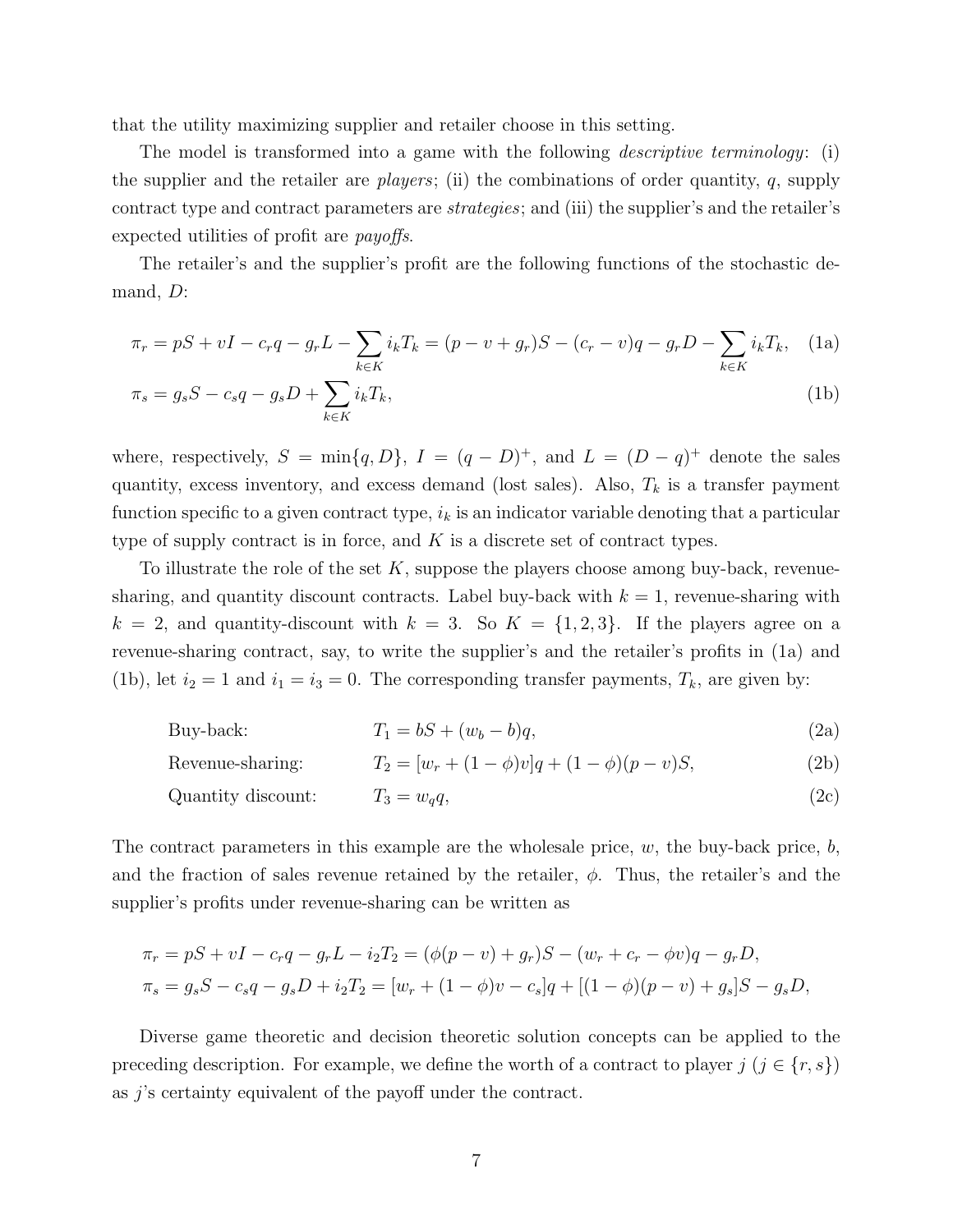**Definition 1.**  $p_j$  is the worth of a supply contract to player j if  $u_j(p_j) = E[u_j(\pi_j)], j \in \{r, s\}.$ 

In words,  $p_j$  is the worth of a contract to player j if j finds the contract's random payoff  $\pi_i$  and the certain amount  $p_i$  equally attractive.

§1 alludes to the ambiguity of the profit allocations between the retailer and the supplier in the following example. Let  $p = $25, c_r = $5, c_s = $10, v = $5, g_r = g_s = $0$ , and let demand, D, be uniformly distributed on [0, 100]. Assume both players have a reservation expected profit level of \$2.50. The Stackelberg game with a buy-back contract yields an optimal order quantity  $q^* = 100$  units and a corresponding expected total supply chain profit of \$250. If the supplier is the Stackelberg leader then the expected profit allocations to the retailer and the supplier, respectively are the components of {\$2.50, \$247.50}. If neither player is the leader and their choices are made simultaneously, then many pairs of wholesale and buy-back prices,  $\{w, b\}$ , achieve the expected total supply chain profit of \$250 including  $\{\$19.90, \$19.80\}$ , {\$17.50, \$15.00}, {\$15.00, \$10.00}, {\$12.50, \$5.00}, and {\$10.1, \$0.20}. However, these pairs result in the following expected profit allocations to the retailer and the supplier, respectively: {\$2.50, \$247.50}, {\$62.50, \$187.50}, {\$125.00, \$125.00}, {\$187.50, \$62.50}, {\$247.50, \$2.50}. All of these pairs of expected profit allocations are consistent with equilibrium point payoffs (see §3 in Rubinstein (1982) for further discussion).

In the supply chain bargaining game, let  $M$  be a non-empty compact set of pure (i.e., non-randomized) strategies, and let m denote an element in M. So m is a vector that consists of the order quantity, q; a vector of zero-one variables that indicate the type of contract,  $i = (i_1, i_2, \ldots)$ , where  $i_1 + i_2 + \cdots = 1$ ; and a vector of contract parameters,  $t = (w_b, b, w_r, \phi, w_q, \dots).$ 

Neither player, however, is restricted to pure strategies and may employ a mixed (randomized) strategy. Let  $\Delta(M)$  denote the set of probability distributions over the set of Borel measurable subsets of  $M$ . The players' pure strategy monetary profits, given by  $(1)$ , are random variables due to the randomness of demand, and are denoted  $\pi_s(m)$  and  $\pi_r(m)$ . Let  $\pi_j^{\gamma}$  denote j's random profit if the players employ the (possibly) randomized strategy  $\gamma$ . Therefore,  $\pi_i^{\gamma}$  $\gamma_j$  is the following mixture of pure strategy profits:

$$
\pi_j^{\gamma} = \int_M \pi_j(m) d\gamma(m), \ \gamma \in \Delta(M), \ j \in \{r, s\}.
$$
 (3)

Let  $U'$  be the set of all pairs of expected utilities that the players can achieve with pure strategies, and let U denote the set of such pairs when the players resort to randomized strategies:

$$
U' = \{ (Eu_s[\pi_s(m)], Eu_r[\pi_r(m)]) : m \in M \} \text{ and } U = \{ (Eu_s(\pi_s^{\gamma}), Eu_r(\pi_r^{\gamma})) : \gamma \in \Delta(M) \}.
$$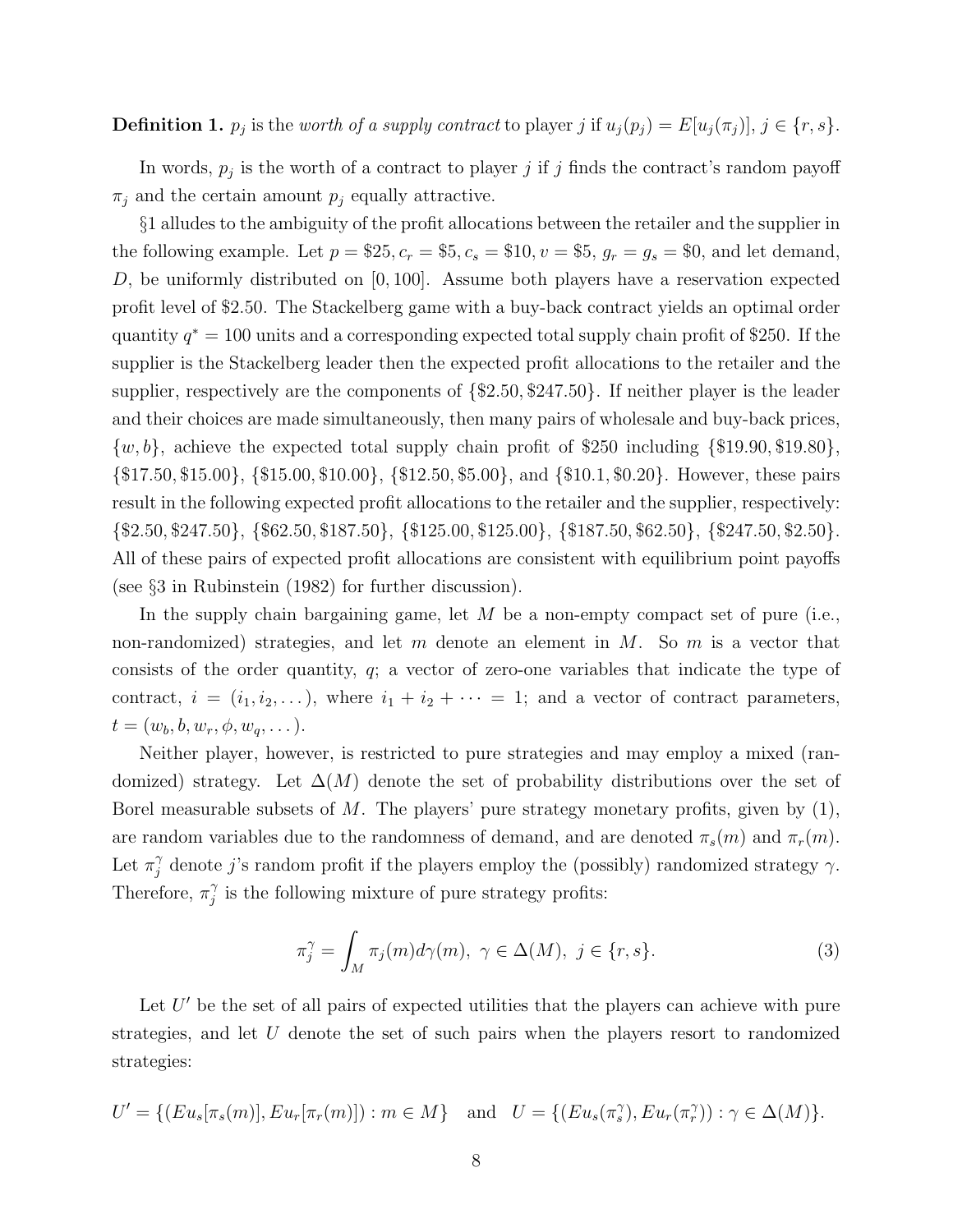Both sets can be displayed graphically in the Cartesian plane where it is apparent that U is convex and compact. Convexity is intuitive because a point lying on a straight line that connects two points in  $U$  can be achieved by an appropriate choice of a mixed strategy. Therefore,  $U' \subseteq U$ . Lemma 4 in §B shows that  $U \subseteq U'$  for i fixed (meaning for a given type of supply contract), so  $U = U'$ . Thus, for a given contract type, the players need not randomize to choose the contract parameters. The concavity of  $\pi_j(\cdot), j \in \{r, s\}$  on M (for each outcome in the sample space of  $D$ ) is a sufficient condition for this property.

The following sequence of moves occurs in this game. First, the supplier and the retailer choose mixed strategies called threats, say  $\tau_s$  and  $\tau_r$ , that they will use if they cannot agree on a supply contract. The threats may be invoked during the contract negotiation process and have associated monetary profits that are labeled  $\pi_s^{\tau_s}$  and  $\pi_r^{\tau_r}$ . These payoffs need not be deterministic. For example, a threat strategy may consist of walking away when faced with an expected utility level that is lower than is available via a competing supply contract. We assume that both players know their own and each other's utility functions, threat strategies.

Next, the supplier and the retailer *independently* select expected utility levels, labelled  $u_s^{\delta}$  and  $u_r^{\delta}$ , which they demand from a potential supply chain contract. Since a positive affine transformation of a utility function is again a utility function, the particular scalings of  $u_s(\cdot)$  and  $u_r(\cdot)$  precede the selection of  $u_s^{\delta}$  and  $u_r^{\delta}$ . Operationally, we associate  $u_s^{\delta}$  and  $u_r^{\delta}$  with (possibly) mixed strategies  $\delta_s$  and  $\delta_r$  that achieve the expected utility levels, i.e.,  $Eu_j(\pi_i^{\delta_j})$  $j^{(o_j)} = u_j^{\delta}, j \in \{r, s\}.$ 

The game ends with a determination of payoffs. If there is a mixed strategy  $\gamma \in \Delta(M)$ such that  $Eu_s(\pi_s^{\gamma}) \ge u_s^{\delta}$  and  $Eu_r(\pi_r^{\gamma}) \ge u_r^{\delta}$ , then the supplier and the retailer receive their demanded expected utility levels  $(u_s^{\delta}, u_r^{\delta})$ . Operationally, we construe this to mean that they receive the profits  $(\pi_r^{\delta_r}, \pi_s^{\delta_s})$ . Otherwise, threats are carried out and the players attain  $(Eu_s(\pi_s^{\tau_s}), Eu_r(\pi_r^{\tau_r}))$ . Clearly, given this payoff function, both players have the incentive to demand as much expected utility as possible without losing compatibility.

Two of the justifications for what is now called the *Nash solution* of the bargaining problem are due to Nash who shows that a necessary and sufficient condition for a (possibly) randomized policy  $\gamma \in \Delta(M)$  to be a solution is that  $Eu_j(\pi_j^{\gamma})$  $\binom{\gamma}{j} \geq Eu_j(\pi_j^{\tau_j})$  $j^{(r_j)}$ ,  $j \in \{r, s\}$ , and  $\gamma$ achieves

$$
\max_{\gamma \in \Delta(M)} \left[ E u_s(\pi_s^{\gamma}) - E u_s(\pi_s^{\tau_s}) \right] \left[ E u_r(\pi_r^{\gamma}) - E u_r(\pi_r^{\tau_r}) \right]. \tag{4}
$$

Note that the solution set of (4) is invariant with respect to positive affine transformations of  $u_s(\cdot)$  and  $u_r(\cdot)$ . Henceforth, we consider strategies only if they are at least as good as threats, i.e.,  $Eu_j(\pi_i^{\gamma})$  $\binom{\gamma}{j} \geq Eu_j(\pi_j^{\tau_j})$  $j^{(r_j)}$ ,  $j \in \{r, s\}$ . So we refer to (4) alone as a necessary and sufficient condition.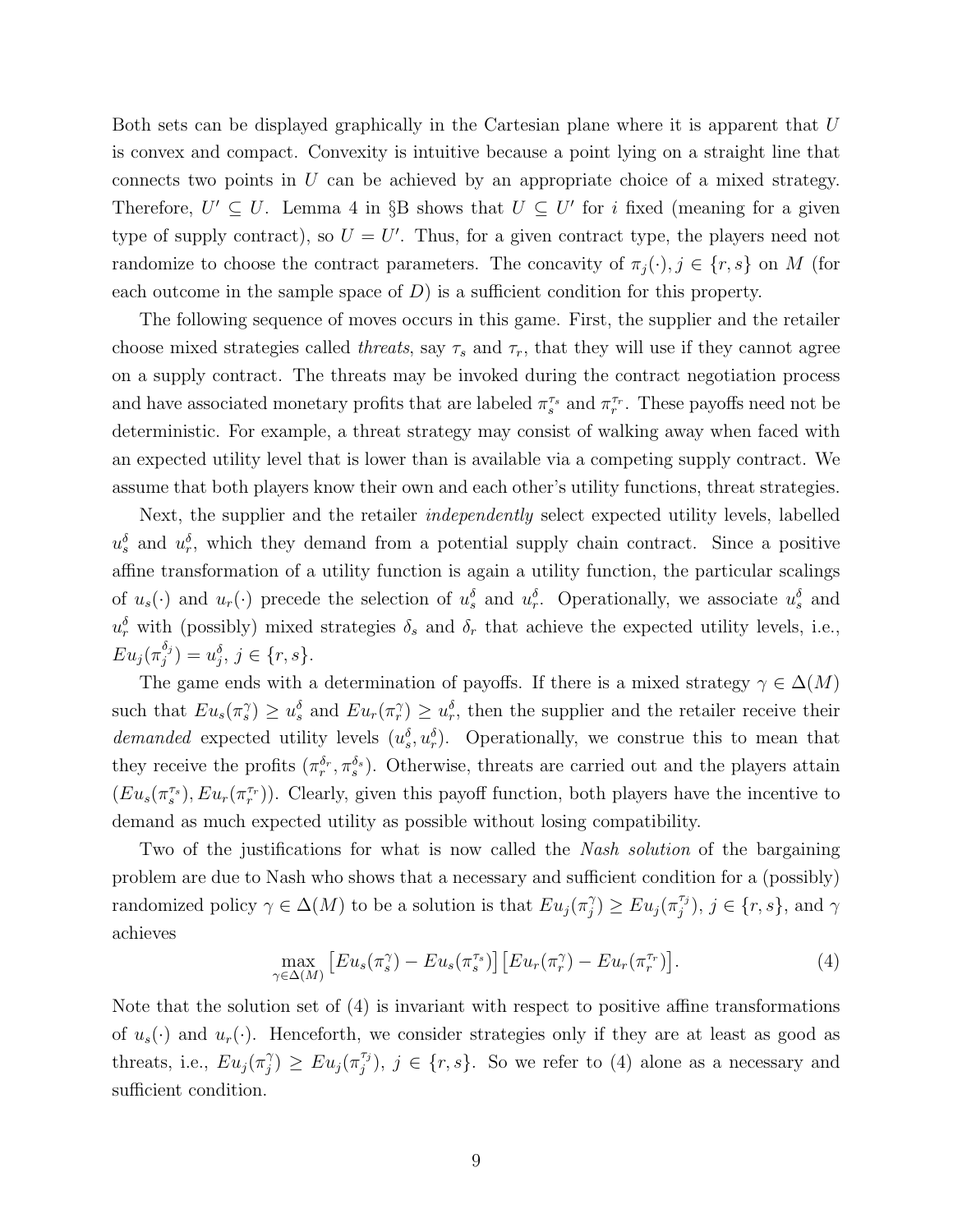# 3. Risk-Neutrality

In this section, we obtain the following results under the assumption that both players are risk-neutral. The Nash bargaining solution assigns a unique expected profit to each player which increases with the expected payoff from the player's threat strategy. If the retailer and supplier have the same expected payoffs from their threat strategies, then the Nash solution assigns them equal expected profit. If the players have concave expected profit functions, then the Nash-bargaining-optimal order quantity in (4) is non-randomized, independent of the supply contract type, and it maximizes the expected profit of the entire supply chain. Concavity also implies that both players randomize, if at all, only to choose the type of supply chain contract; the choices of order quantity and contract parameter are non-randomized.

We assume that the utility functions  $u_s(\cdot)$  and  $u_r(\cdot)$  are increasing and linear and that the retailer's and supplier's profit functions,  $\pi_r(\cdot)$  and  $\pi_s(\cdot)$ , are concave on M (for each outcome of demand). The linearity of  $u_s(\cdot)$  and  $u_r(\cdot)$  permits the necessary and sufficient condition for a Nash bargaining solution, namely (4), to be written as follows:

$$
\max_{\gamma \in \Delta(M)} \left[ E \pi_s^{\gamma} - E \pi_s^{\tau_s} \right] \left[ E \pi_r^{\gamma} - E \pi_r^{\tau_r} \right].
$$

Here, the players may randomize their choice of order quantity,  $q$ , type of supply contract, and contract parameters.

There is a further simplification of (4) due to the concavity of  $\pi_r(\cdot)$  and  $\pi_s(\cdot)$  on M (for each outcome of demand) and to the following result that is proved in §A.

**Lemma 1.** If the utility functions  $u_j(\cdot)$  are concave increasing and the profit functions  $\pi_j(\cdot)$ ,  $j \in \{r, s\}$ , are concave on M (for each outcome of demand), then there is no loss of optimality in (4) if the supplier and the retailer randomize at most only in their choice of the type of supply chain contract.

So we assume that the supplier and the retailer make deterministic choices of the order quantity and the contract parameters, and they randomize (at most) in their choice of the type of contract. This permits the following further simplification of (4):

$$
\max\left[E(E\pi_s(m)|i) - E\pi_s^{\tau_s}\right]\left[E(E\pi_r(m)|i) - E\pi_r^{\tau_r}\right].\tag{5}
$$

The maximization here is with respect to  $m \in M$  and the probabilities of choosing various types of contracts. This leads to a further simplification of the Nash bargaining solution.

**Proposition 1.** Without loss of optimality in (5), the players choose supply contract parameters that achieve equal gains in their expected profits over the expected payoffs of their threat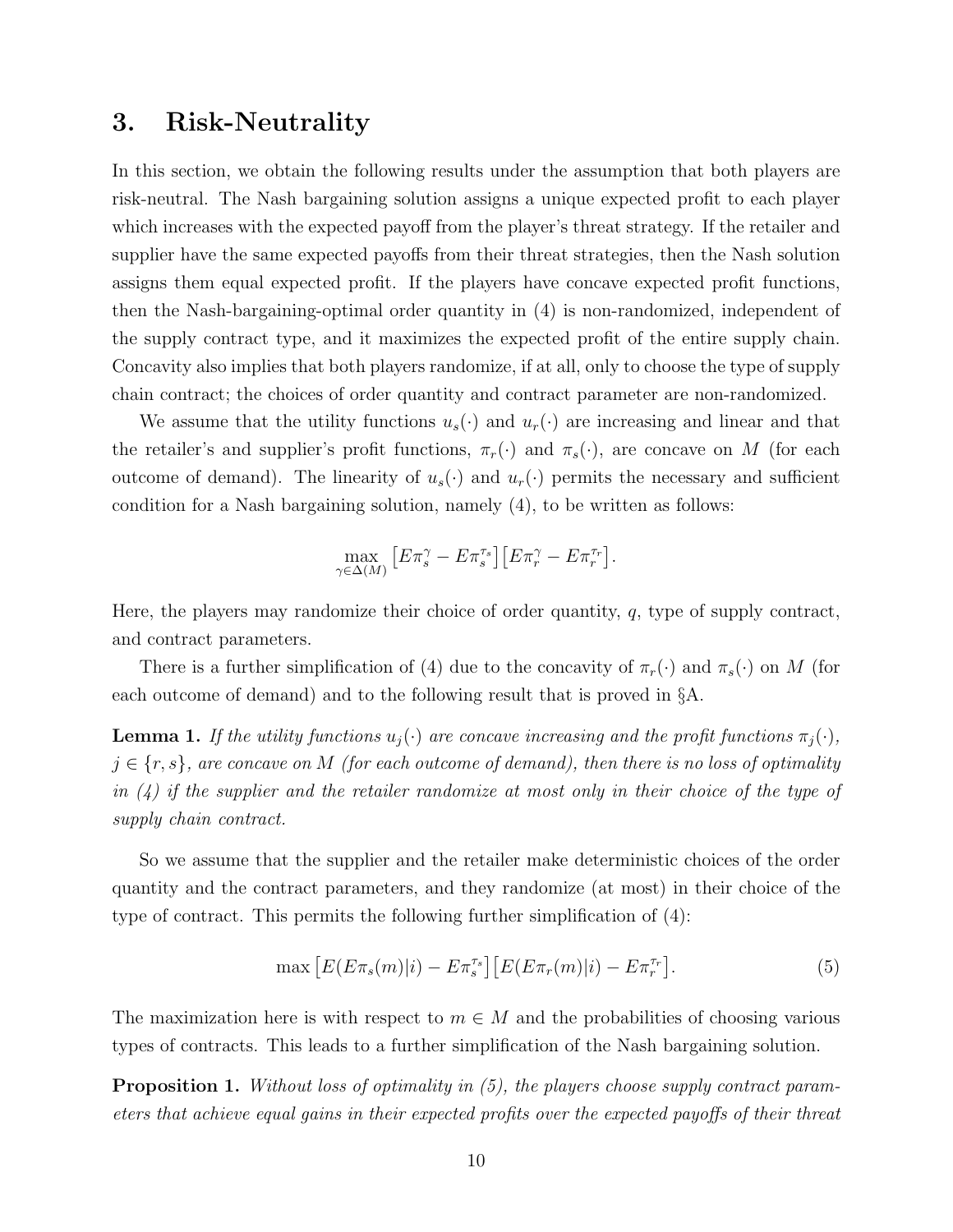strategies and randomize arbitrarily among the types of supply contracts that can achieve that payoff allocation.

This result has an equivalent statement in terms of arithmetic means rather than equal gains.

**Corollary 1.** Without loss of optimality in  $(5)$ , the players choose supply contract parameters that maximize the arithmetic mean of the expected profit gains over the expected payoffs from their threat strategies, and randomize arbitrarily among contract types parametrized to achieve such a payoff allocation.

The next result, the advantage of having a threat strategy with a high expected monetary profit, follows immediately from Proposition 1.

Corollary 2. Under risk-neutrality, for either player, a higher expected threat strategy payoff than the opponent's translates into capturing a greater portion of the total supply chain profit.

These two results indicate that the Nash solution specifies a unique allocation of payoffs to the retailer and the supplier, and highlight how each player can improve its bargaining position and increase its expected profit from a particular supply chain deal. In particular, Corollary 2 implies that when both players are risk-neutral and employ threat strategies with equal expected payoffs, both players should expect to "walk away" with equal expected profit.

Suppose that x contract types can achieve the equal gains over threats allocations in (5). (It is well-known that some contracts are unable to achieve all payoff allocations; for example, a quantity discount contract has an upper bound on the allocation of expected profit to the retailer. Without loss of optimality, the players avoid such contracts in (5). See Cachon (2003) for a survey of contracts able to achieve arbitrary payoff allocations.) As Proposition 1 indicates, the players may arbitrarily choose one of these  $x$  types or they may randomize their choice. Some professional practice is consistent with this finding; The Wall Street Journal (2006) reports that Wal-Mart maintains many different contract arrangements and emphasizes open and transparent relationships with its suppliers "to have the ability to work things out as situations are not always clear cut." Using the definitions of  $\pi_r(m)$  and  $\pi_s(m)$  in (1), the total supply chain profit is

$$
\pi(q) = \pi_r(m) + \pi_s(m) = (p - v + g)S - (c - v)q - gD.
$$
\n(6)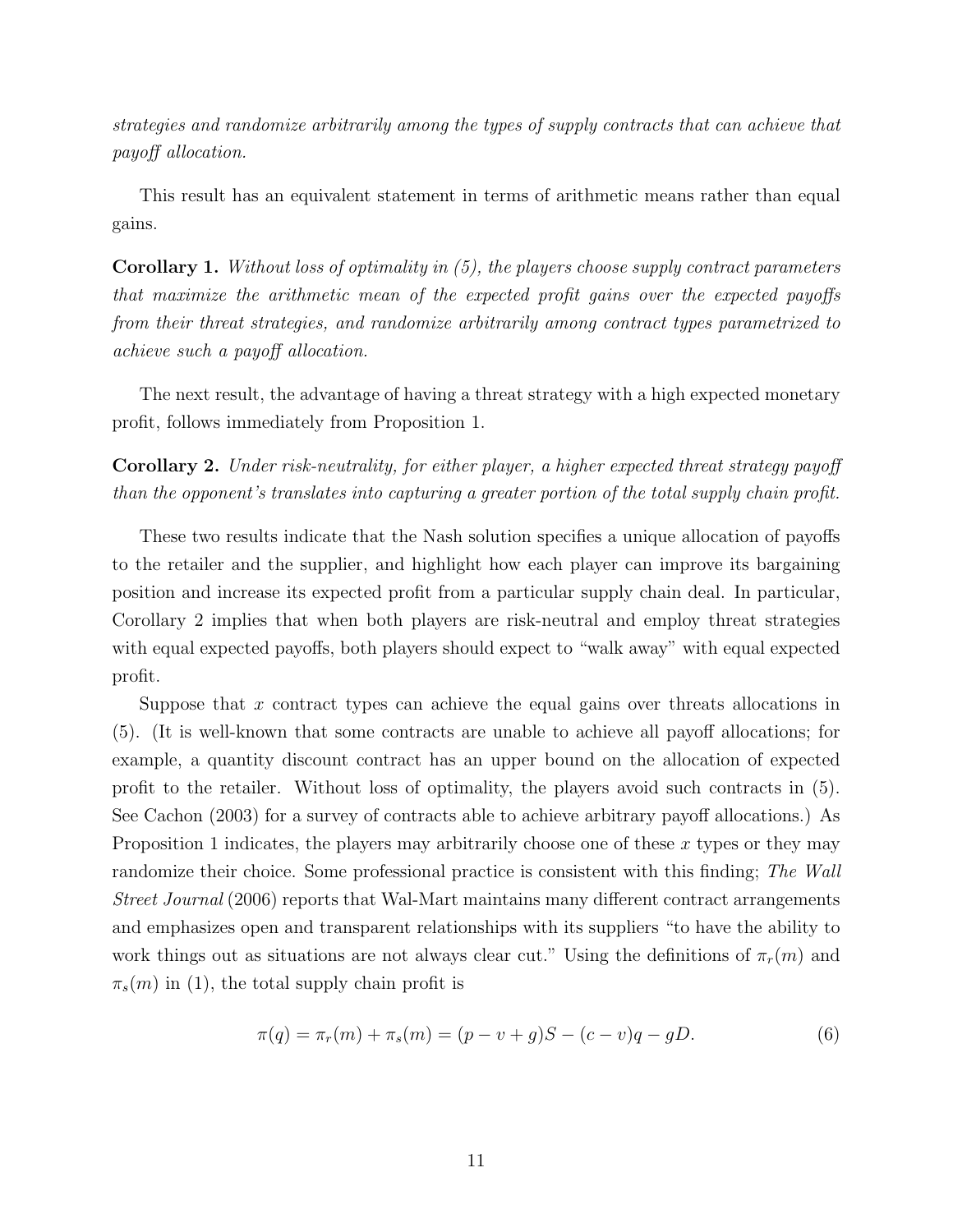Proposition 2. The non-randomized order quantity that is optimal in (5) maximizes the expected value of the total supply chain profit,  $E[\pi(q)]$ , and is given by

$$
q^* = F^{-1}\left(\frac{p-c+g}{p-v+g}\right). \tag{7}
$$

This proposition reveals that the players should choose a supply quantity  $q^*$ , regardless of the type of supply contract, that maximizes the expected profit of the entire supply chain. Expression (7) is the well-known equilibrium order quantity. Therefore, the equilibrium point approach in the Stackelberg game and the Nash bargaining solution are complementary and each clarifies the other. The following proposition summarizes these points.

Proposition 3. In the Nash bargaining solution, the players choose a non-randomized order quantity, given by  $(7)$ , that maximizes the expected total profit of the supply chain. The players choose a type of supply contract by randomizing among contracts that are parametrized to achieve equality among players of the gain in expected profit over the expected monetary payoff from the threat strategy.

Since the Nash bargaining solution assigns a unique expected monetary payoff to each player, the supplier and the retailer can evaluate the value of an opportunity to enter into a supply chain contract; the next result follows from Definition 1 of the worth of a supply contract.

Remark 1. If both players are risk-neutral, then the worth of a potential supply chain contract to player  $j \in \{r, s\}$  in the Nash bargaining solution is the maximal expected profit achieved in  $(5)$  with the potential supply contract i.

The Nash solution (5) is further simplified if the set of feasible contracts is constrained. We illustrate the simplification with a reduction to buy-back and revenue-sharing contracts with transfer payment functions given by  $(2a)$  and  $(2b)$ . Since, under risk-neutrality, these contracts are equivalent, it is well-known that there is a value of  $\lambda$ ,  $0 \leq \lambda \leq 1$ , such that  $\pi_s(m)$  and  $\pi_r(m)$  given by (1) can be written as

$$
\pi_r(m) = \lambda \pi(q) + D\lambda g - Dg_r,\tag{8a}
$$

$$
\pi_s(m) = (1 - \lambda)\pi(q) - D\lambda g + Dg_r,\tag{8b}
$$

where  $\pi(q)$  is given by (6). So  $\lambda$  is a parameter that allocates the total supply chain profit between the supplier and the retailer; the retailer receives fraction  $\lambda$  of the total supply chain profit and the supplier receives the remaining  $1 - \lambda$ .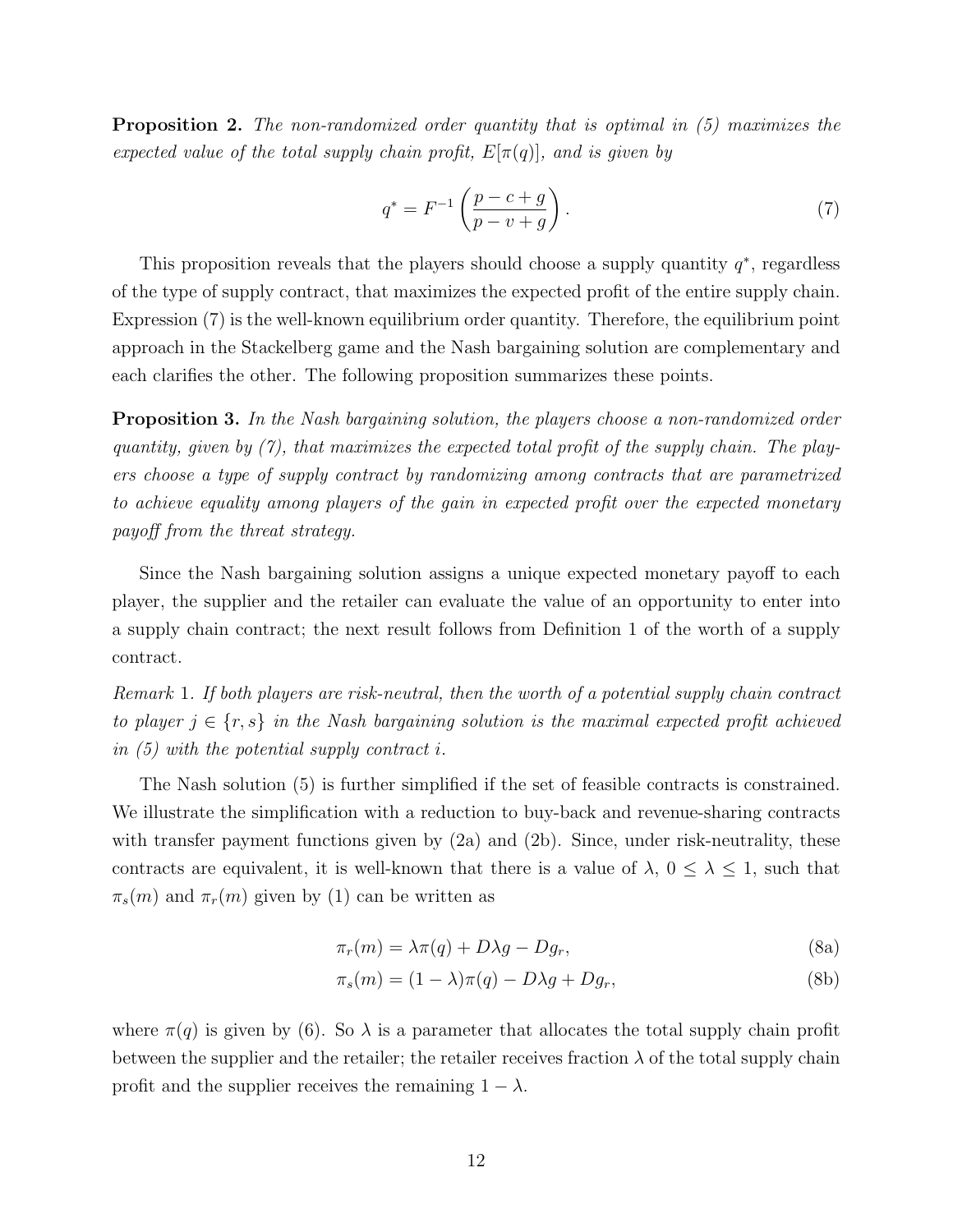In this case, the Nash bargaining solution (5) is

$$
\max_{\substack{\lambda \in [0,1] \\ q \in m}} \left[ (1 - \lambda) E \pi(q) - \mu \lambda g + \mu g_r - E \pi_s^{\tau_s} \right] \left[ \lambda E \pi(q) + \mu \lambda g - \mu g_r - E \pi_r^{\tau_r} \right],\tag{9}
$$

where  $\mu = E(D)$ , the expected value of demand. In this maximization, the first-order conditions with respect to q and  $\lambda$  are

$$
\lambda \frac{\partial E \pi(q)}{\partial q} = (1 - \lambda) \frac{\partial E \pi(q)}{\partial q} = 0 \qquad \Leftrightarrow \qquad \frac{\partial E \pi(q)}{\partial q} = 0 \qquad (10)
$$

and

$$
\left[E\pi(q) + \mu g\right]\left[2\lambda E\pi(q) - E\pi(q) + E\pi_s^{\tau_s} - E\pi_r^{\tau_r} - 2\mu g_r + 2\lambda\mu g\right] = 0. \tag{11}
$$

An order quantity  $q = q^*$ , given by (7), solves (10) with  $\lambda = \lambda^*$  where

$$
\lambda^* = \frac{E\pi(q) + E\pi_r^{\tau_r} - E\pi_s^{\tau_s} + 2\mu g_r}{2[E\pi(q) + \mu g]},
$$
\n(12)

solves (11). This confirms the structural results obtained earlier (cf. Proposition 3); the players choose an order quantity that maximizes the expected profit of the entire supply chain and, by selecting  $\lambda = \lambda^*$ , they partition the total expected profit so as to ensure equal gains over the expected threat payoffs,  $E\pi_s^{\tau_s}$  and  $E\pi_r^{\tau_r}$ . For the special case when  $g_r = g_s = 0$ and  $E\pi_r^{\tau_r} = E\pi_s^{\tau_s}$ , implying that both players are utilizing equally effective threat strategies, (11) yields  $\lambda^* = 1/2$ , implying that the total supply chain profit would be split exactly in half.

## 4. Risk-Aversion

In this section we assume that the utility functions  $u_s(\cdot)$  and  $u_r(\cdot)$  are concave, increasing, and twice differentiable, at least one of them is non-linear, and the retailer's and the supplier's profit functions,  $\pi_r(\cdot)$  and  $\pi_s(\cdot)$ , are concave on M for each outcome of demand. We show that risk-aversion has the following consequences. The order quantity in the Nash bargaining solution is lower than under risk-neutrality, and this causes a decrease in the expected total supply chain profit. The division of the total profit between the supplier and the retailer is asymmetric if they have different sensitivities to risk. Risk-aversion can be either an advantage or a disadvantage to a player's payoff. We provide sufficient conditions for a player's expected utility of profit to increase (or decrease) as the other player's risk-aversion increases. One implication of this result is that the supplier or the retailer can increase its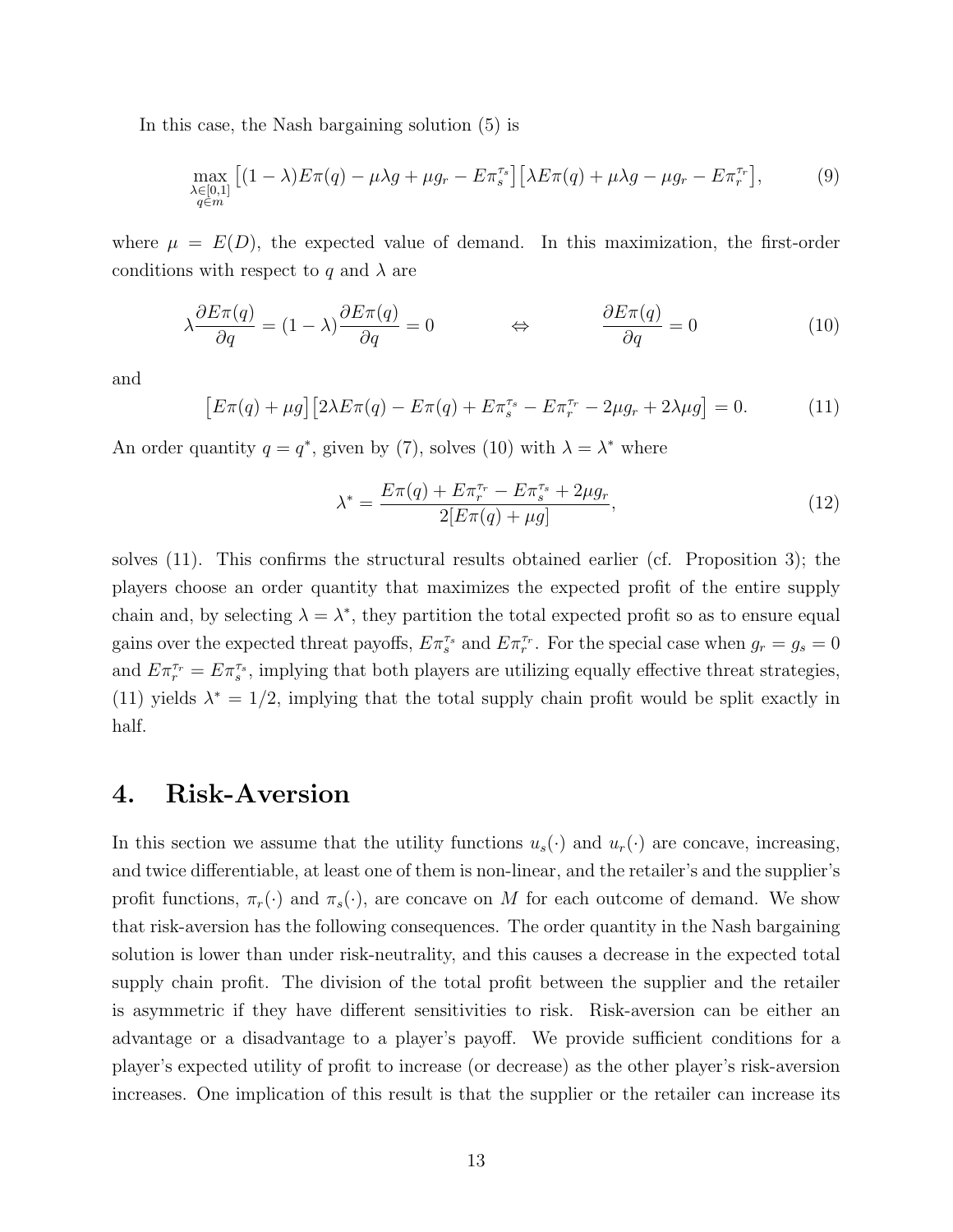expected utility of profit even as the expected total profit of the supply chain decreases. Another implication is that a player can increase its expected utility of profit in a supply chain by selecting the other player partly on the basis of its sensitivity to risk.

This section proceeds as follows. §4.1 generalizes the risk-neutral results in §3 to a setting where at least one of the players is risk averse. §4.2 explores an observation in Roth and Rothblum (1982) that risk aversion may or may not be an advantage in the bargaining game described in §2. There is a convenient transformation in §4.3 that reduces the dimensionality in the Nash bargaining solution, sharpens the general results obtained in §4.2, and leads to easily communicated sufficient conditions for one player's risk aversion to be advantageous to the other. This is followed by an illustrative example.

### 4.1 Preliminaries

Concave utility and profit functions simplify the solution to (4) which continues to be a necessary and sufficient condition for a Nash bargaining solution of the supply contract model. Lemma 1 simplifies (4) to the following risk-averse analog of (5):

$$
\max \left\{ E\big[Eu_s(\pi_s(m))|i\big] - Eu_s(\pi_s^{\tau_s})\right\} \left\{ E\big[Eu_r(\pi_r(m))|i\big] - Eu_r(\pi_r^{\tau_r})\right\}.
$$
 (13)

The maximization here is with respect to  $m \in M$  and the probabilities of choosing various types of supply contracts. In accordance with the lemma, for the remainder of this section we assume that the players do not randomize in their choice of the order quantity,  $q$  (which is independent of the supply contract type), or the parameters of the supply contract; they may randomize in their choice of the type of supply contract.

Since  $m \in M$  and the probabilities of choosing various types of supply contracts which are optimal in (13) also maximize the square root of the maximand in (13), a mixed strategy is optimal in (13) if and only if it maximizes the geometric mean of the expected utility gains over the expected utilities from the threat payoffs. Under risk-aversion, the equal gains property (cf. Proposition 1) does not obtain. Therefore, the following Proposition is a risk-averse equivalent to Corollary 1. The proof is omitted.

**Proposition 4.** Without loss of optimality in  $(13)$ , the players choose supply contract parameters so as to maximize the geometric mean of the expected utility gains over the expected utilities from the threat payoffs and randomize arbitrarily among contract types parametrized to achieve such a payoff allocation.

There is a simple formula for estimating the value of each player's bargaining position.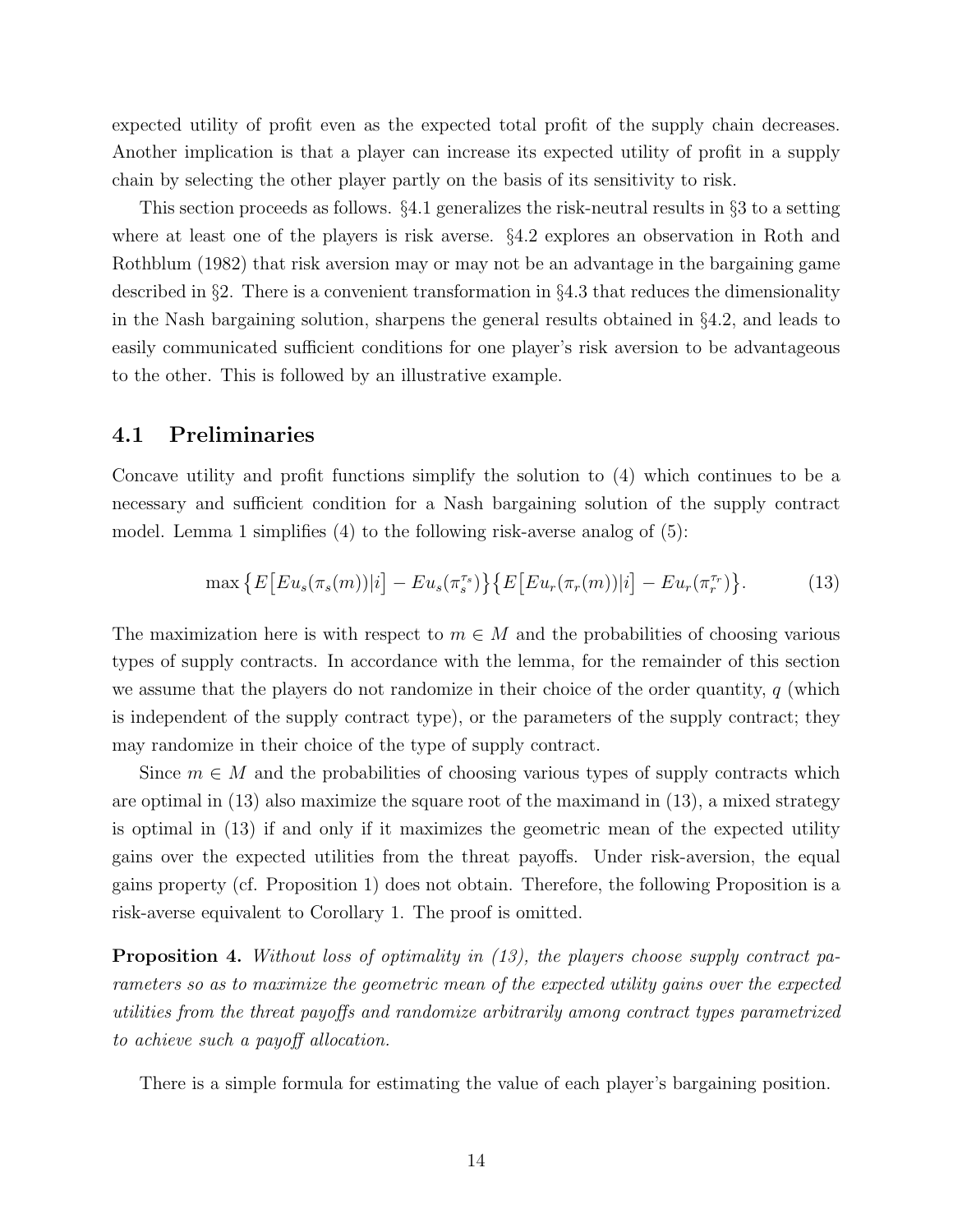Remark 2. Let  $b_i(i)$  be the maximal expected utility that player j achieves in (13) with the potential type of supply chain contract  $i$  ( $j \in \{r, s\}$ ). Then the worth of potential contract type i to player j is the certainty equivalent  $\hat{p}_i(i)$  where

$$
u_j(\hat{p}_j(i)) = b_j(i), \ j \in \{r, s\}
$$

The remainder of this section is presented from the supplier's point of view (for expository simplicity). However, the conclusions do not depend on player labels and they are equally valid from the retailer's point of view. Henceforth, we use the Arrow-Pratt measure of riskaversion, namely  $R_j(x) = -u''_j(x)/u'_j(x)$ ,  $j \in \{r, s\}$ , and for two real-valued functions f and g we write  $f \lesssim g$  if  $f(x) \leq g(x)$  for all x.

**Definition 2.** A player with utility function  $\hat{u}(x)$  and Arrow-Pratt measure

$$
\hat{R}(x) = -\hat{u}''(x)/\hat{u}'(x)
$$

is more risk-averse than a player with utility function  $u(x)$  if  $R \lesssim \hat{R}$ 

The next set of results shows that as the retailer's risk-aversion increases, there is a decrease in the order quantity and in the expected total profit associated with the Nash bargaining solution. That is, unlike the risk-neutral setting of Proposition 2, risk-aversion diminishes the expected total profit of the supply chain.

**Proposition 5.** The order quantity in the Nash bargaining solution decreases as the retailer becomes more risk-averse.

Risk-neutral utility functions are least risk-averse among concave functions, so Proposition 5 implies that ther order quantity is smaller with risk-aversion than with risk-neutrality.

Corollary 3. Let  $q^*$  and  $q^*$  be order quantities in Nash bargaining solutions under riskaversion and risk-neutrality, respectively (i.e., optimal in (5) and (13)). Then  $q^* \leq q^*$ .

Risk-aversion also diminishes the total size of the pie.

**Proposition 6.** As the retailer becomes more risk-averse, the expected total supply chain profit decreases.

# 4.2 Effect on the Supplier of a Change in the Retailer's Risk Aversion

The type of supply chain contract that emerges in a solution depends on the players' riskaversions. So the results in this section transcend particular types of contracts.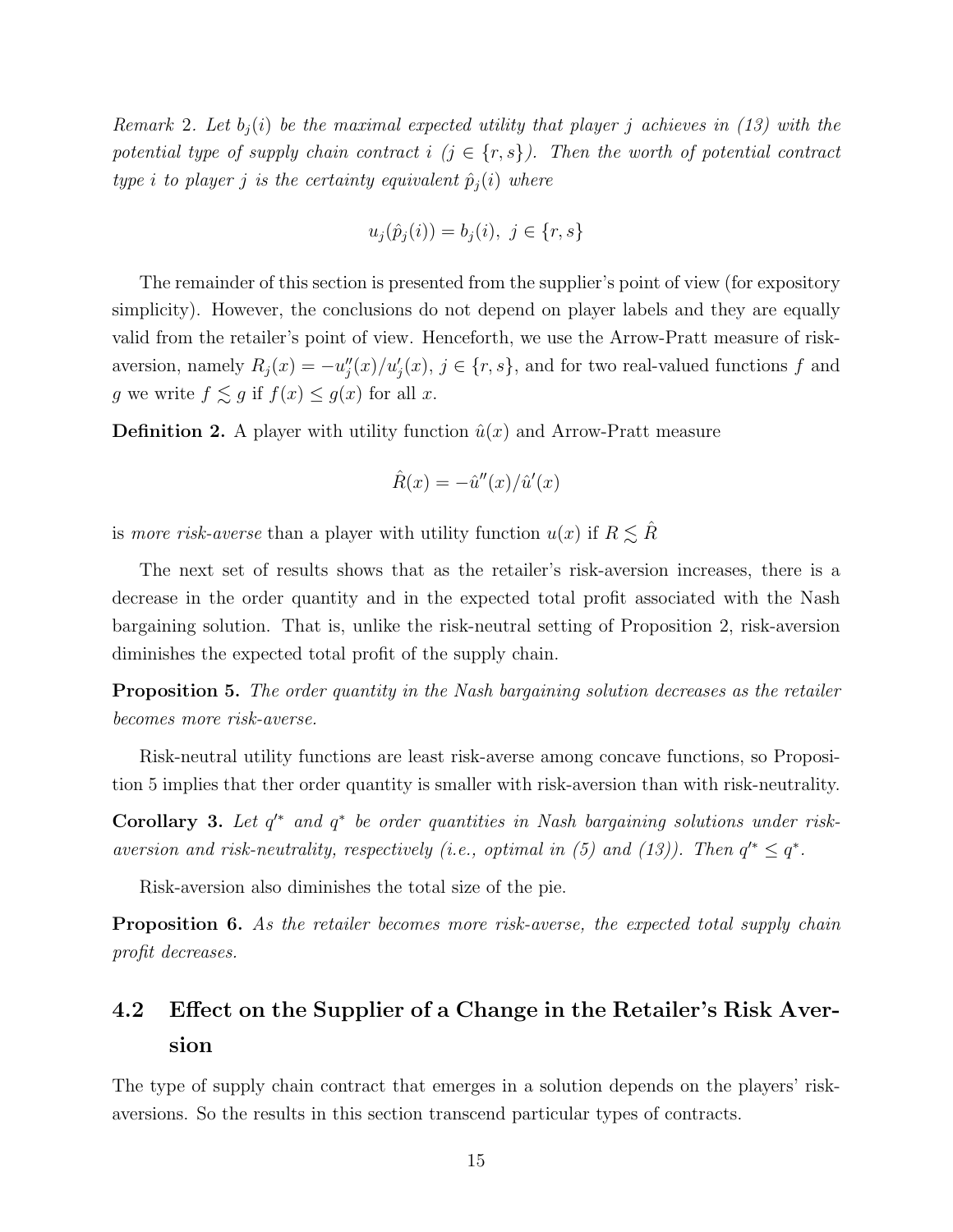In the context of a single type of contract, it seems to be well-known that risk-aversion reduces supply chain performance. This suggests that risk intermediation may always be in the best interest of both players (cf. Agrawal and Seshadri (2000)). Here we show that one player's risk-aversion may actually be advantageous in (13) to the other. That is, the supplier may be able to increase its expected utility by seeking out a *more* risk-averse retailer in spite of further reducing the expected total profit of the supply chain (cf. Proposition 6).

For expository convenience, in the remainder of this section we assume that the threat payoffs  $\pi_s^{\tau_s}$  and  $\pi_r^{\tau_r}$  from the threat strategies  $\tau_s$  and  $\tau_r$  are deterministic.

**Definition 3.** The retailer's monetary profit is favorably  $u_r$ -supported at  $m \in M$  if

$$
u_r(\pi_r(m,d)) \ge u_r(\pi_r^{\tau_r})
$$

for all outcomes d in the sample space of demand D. Otherwise it is unfavorably  $u_r$ -supported at  $m \in M$ .

In words, the retailer's monetary profit from an unrandomized strategy  $m \in M$  is favorably  $u_r$ -supported if, for all possible values of demand, the utility of this profit exceeds the utility of the threat strategy. Otherwise, it is unfavorably  $u_r$ -supported.

A nonlinear utility function invalidates the equal gains result implied by (A.1) under risk-neutrality. Instead, the payoff allocation in (13) follows the pattern in the next result which is a direct consequence of Theorem 4 in Roth and Rothblum (1982) (which generalizes Theorem 1 in Kihlstrom et al. (1981)).

**Lemma 2.** Let  $u_r(\cdot)$  and  $\hat{u}_r(\cdot)$  be twice-differentiable and strictly increasing functions with respective Arrow-Pratt measures  $R_r(\cdot)$  and  $\hat{R}(\cdot)$  such that  $R_r \lesssim \hat{R}$ .

- (i) If the retailer's monetary payoff is favorably  $\hat{u}_r$ -supported at  $m \in M$  for all contracts  $m \in M$  that are given positive probability in (13) then the supplier's maximal expected utility  $E[Eu_s(\pi_s(m))|i]$  is lower with  $u_r$  than with the more risk-averse  $\hat{u_r}$ .
- (ii) If the retailer's payoff is unfavorably  $\hat{u}_r$ -supported at  $m \in M$  for all contracts  $m \in M$ that are given positive probability in (13) then the supplier's maximal expected utility  $E\big[E_{u_s}(\pi_s(m))|i\big]$  is greater with  $u_r$  than with the more risk-averse  $\hat{u_r}$ .

Part (i) says that the supplier can achieve higher expected utility in (13) by replacing the  $u_r$ -retailer with the more risk-averse  $\hat{u}_r$  if the  $\hat{u}_r$ -retailer's utility of monetary payoff exceeds the utility of the threat profit for all realizations of demand. Although this may seem rather technical, Lemma 3 (later in this section) identifies very simple conditions sufficient for this to occur. Finally, Theorem 1 obtains economic insight from Lemmas 2 and 3.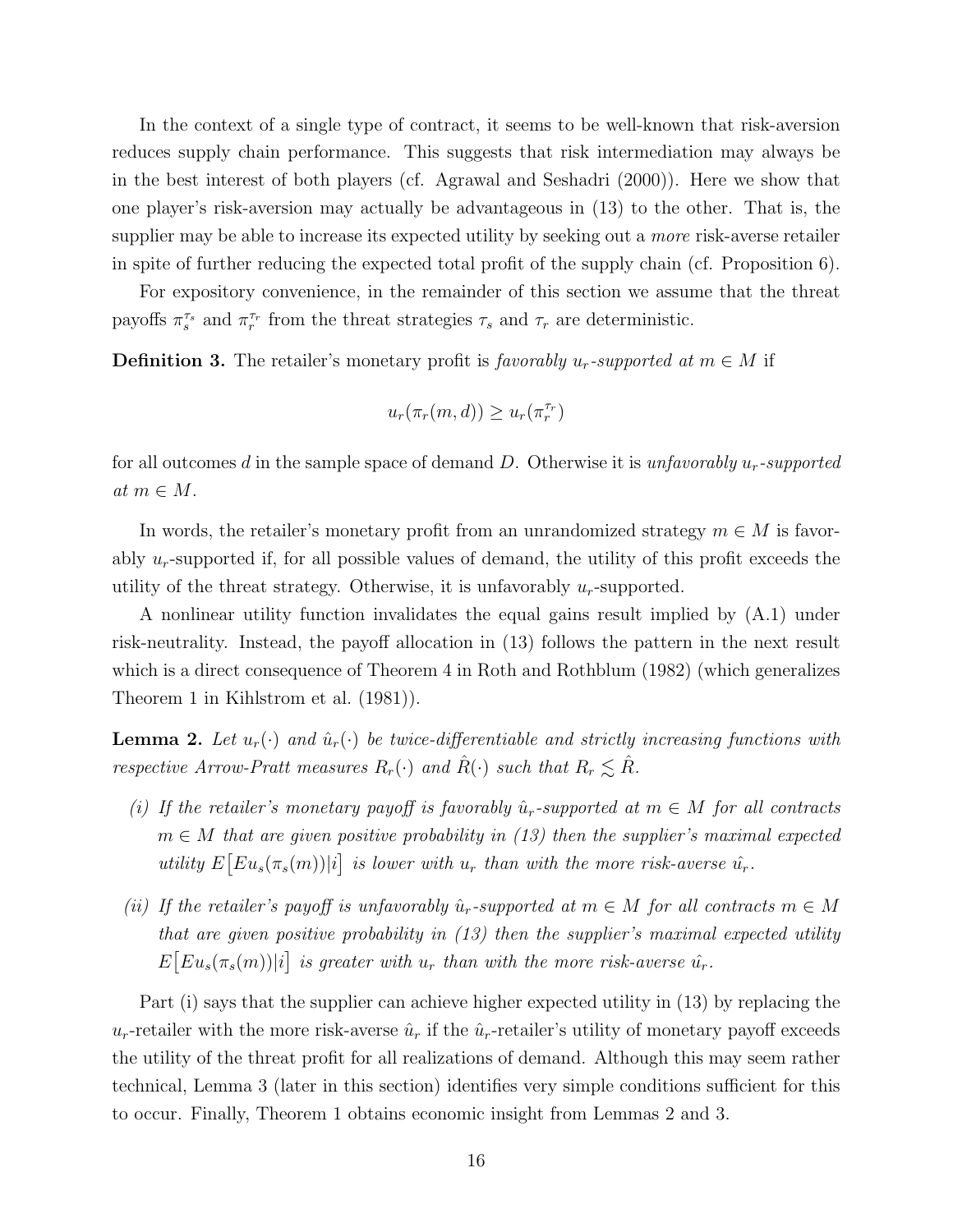Part (ii) says that the supplier's maximal expected utility in (13) decreases when the  $u_r$ -retailer is replaced with the more risk-averse  $\hat{u}_r$ -retailer if there is a realization of demand for which the utility of profit of the  $\hat{u}_r$ -retailer is less than the utility from its threat strategy. In this case, the supplier's expected utility of profit in (13) increases as the retailer becomes less risk-averse. Although, again, the result seems rather technical, its application is straightforward: part (ii) of Lemma 2 applies when part (i) does not apply. Loosely speaking, this includes cases which are not addressed by Lemma 3.

Note that Lemma 2 discusses changes in the supplier's expected *utility* of profit in (13); it does not address changes in the expected profit itself. Since risk-return tradeoffs matter under risk-aversion, the proposition is a statement about first- and second-order stochastic dominance of the supplier's distribution of profit. Therefore, it is entirely possible in (13) for the supplier's maximal expected profit to increase while the supplier's maximal expected utility of profit,  $b_s(i)$ , decreases.

Example 1. As an example of this phenomenon, let  $p = $25, c_r = $5, c_s = $10, v = $5, g_r =$  $g_s = $0$ , with demand uniformly distributed on [0, 100], and let  $u_s(x) = u_r(x) = 1 - e^{-0.03x}$ . The corresponding Arrow-Pratt coefficients of risk-aversion are  $R_r(x) = R_s(x) = 0.03$  (for all x). If threat strategies yield utilities of zero to both players and the choice of supply contract types in (13) is reduced to the buy-back contract, then the solution of (13) yields a pair (expected utility, expected profit) for the supplier of {\$71.3401, 0.780285}.

In this example the retailer's payoff is unfavorably  $\hat{u}_r$ -supported if  $u(\cdot)$  is replaced with  $\hat{u}_r(x) = 1 - e^{-0.04x}$ . Therefore, in accordance with Lemma 2, the supplier's expected utility is lower with the  $\hat{u}_r$  retailer than with the  $u_r$  retailer. Specifically, it decreases from 0.780 to 0.776. At the same time, however, the supplier's expected profit increases from 71.3401 to 71.8443.

The next result is a consequence of axiom VI in Nash (1953) and can be regarded as a slightly weaker version of Corollary 2 which indicates that a player can increase its expected utility of profit in (13).

Remark 3. In (13), player j's expected utility of profit increases as the expected utility from j's threat strategy payoff increases,  $j \in \{r, s\}$ .

Hence, a risk-averse supplier has two basic modes to change its expected utility of profit in (13). Either it can seek a retailer with a different appetite for risk, or it can adopt a different threat strategy. The remainder of this section clarifies the risk preferences that a supplier should seek in a retailer.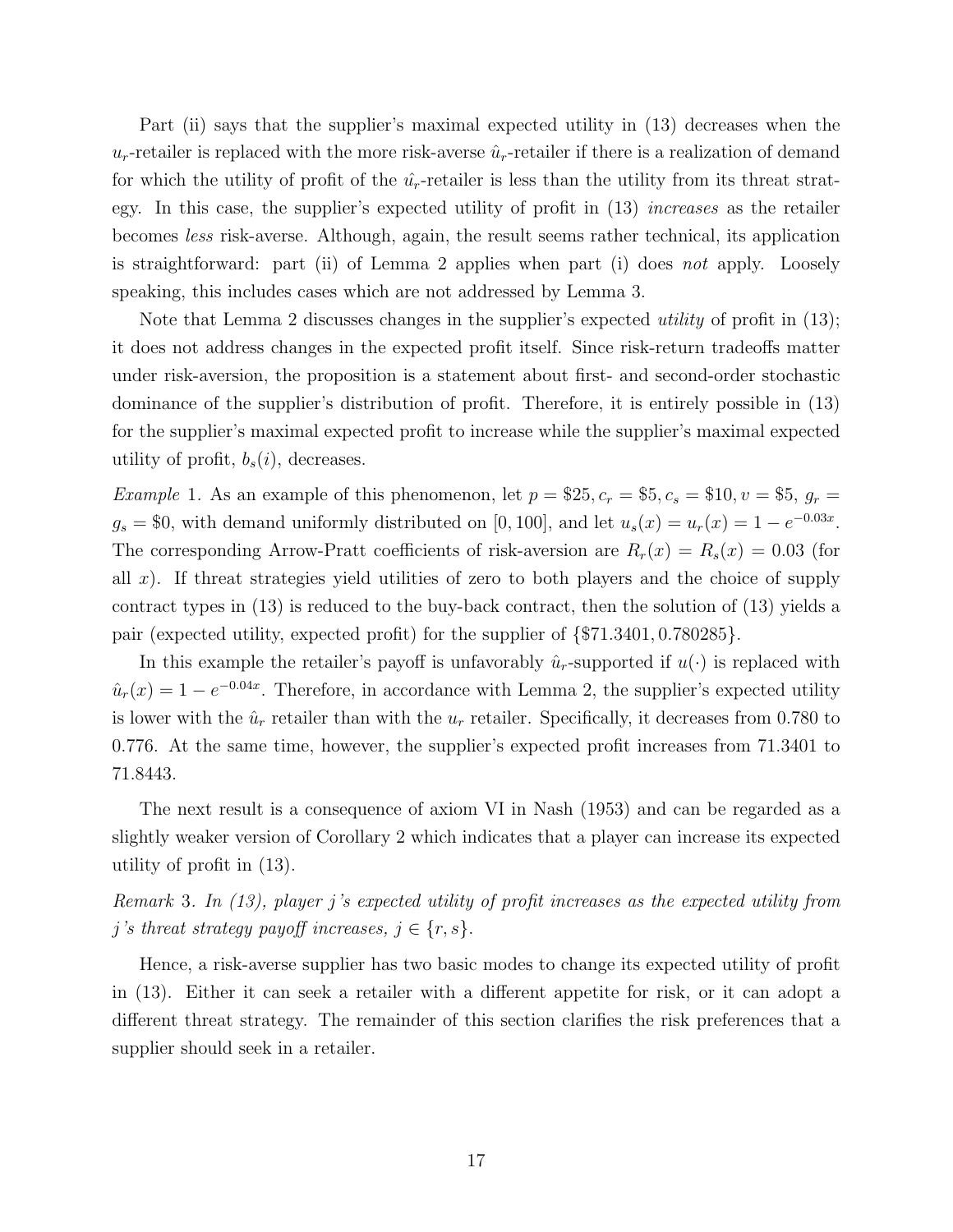# 4.3 Economic Insight From Revenue-Sharing and Buy-Back Contracts

As with risk-neutrality in §3, the Nash solution becomes simpler if the the set of feasible contracts is reduced to buy-back and revenue-sharing contracts with transfer payment functions given by (2a) and (2b). In particular, consider buy-back and revenue-sharing contract parameters,  $\{w_b, b\}$  and  $\{w_r, \phi\}$ , that satisfy

$$
(p - v + g_r - b) = \lambda (p - v + g) \qquad (w_b - b + c_r - v) = (\lambda - \theta)(c - v) \tag{14}
$$

$$
\phi(p-v) + g_r = \lambda(p-v+g) \qquad w_r + c_r - \phi v = (\lambda - \theta)(c-v) \tag{15}
$$

where  $0 \leq \lambda \leq 1$  and  $\theta_l \leq \theta \leq \theta_u$ . The size of the interval  $[\theta_l, \theta_u]$  is implicit in the compactness of  $M$  which bounds the remaining parameters in  $(14)$  and  $(15)$ . One can interpret  $(\lambda, \theta)$  as parameters in a one-to-one mapping between the parameters  $(w_b, b)$  of the buy-back contract and the parameters  $(w_r, \phi)$  of the revenue-sharing contract (cf. equations  $(2).$ 

It is interesting to compare the total supply chain profit,  $\pi(q)$ , given by (6), and the players' profits,  $\pi_r(q, \lambda, \theta)$  and  $\pi_s(q, \lambda, \theta)$ , under the two types of contracts.

**Proposition 7.** If a buy-back (revenue-sharing) contract has parameters that satisfy  $(14)$ and (15), then the players' profits are given by

$$
\pi_r(q, \lambda, \theta) = \lambda \pi(q) + \theta(c - v)q + D[\lambda g_s - (1 - \lambda)g_r]
$$
\n(16a)

$$
\pi_s(q, \lambda, \theta) = (1 - \lambda)\pi(q) - \theta(c - v)q - D[\lambda g_s - (1 - \lambda)g_r].
$$
\n(16b)

Clearly, Proposition 7 suggests a close connection between buy-back and revenue-sharing contracts. It is well-known that they are equivalent when the players are risk-neutral, and Proposition 7 shows that they *remain* equivalent even in the more general risk-averse setting.

Since (8) is a special case of (16) with  $\theta = 0$ , a comparison of the two pairs of equations yields an economic interpretation of  $(\lambda, \theta)$ . (Actually, it is possible to show that when  $u_r(\cdot)$ and  $u_s(\cdot)$  are *linear*, then without loss of optimality in (17),  $\theta = 0$ .)

As with risk-neutrality in §3,  $\lambda$  is the retailer's share of the total supply chain profit; the remainder goes to the supplier. Since  $\pi(q)$  is a function of demand and D is a random variable, it follows that  $\pi(q, D)$  is a random variable. So in (16),  $\lambda$  allocates the risk in the total supply chain profit  $\pi(\cdot)$  between the retailer  $\pi_r(\cdot)$  and the supplier  $\pi_s(\cdot)$ .

In contrast, since prices c and v are fixed and the order quantity, q, is deterministic,  $\theta$  in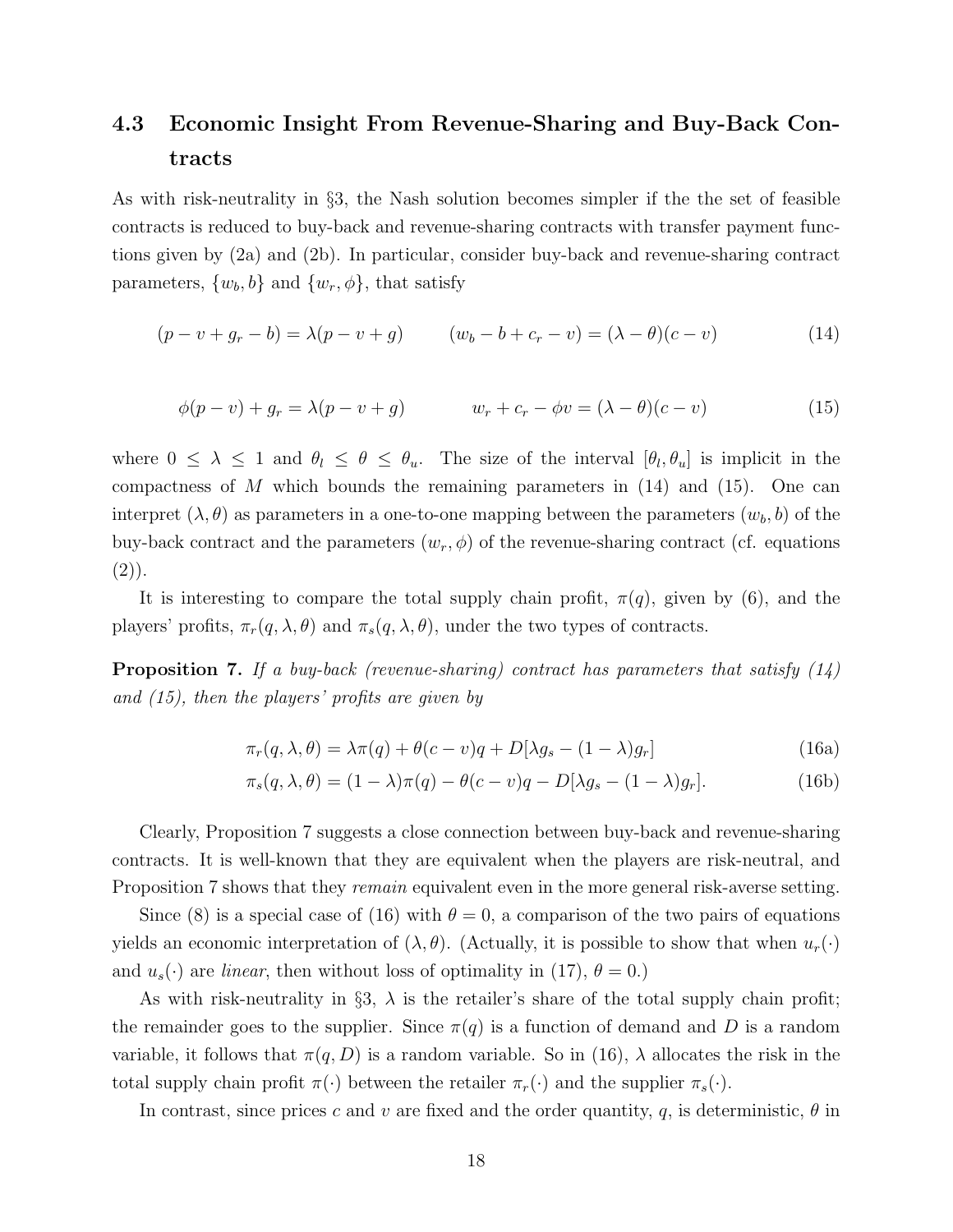(16) allocates a risk-free transfer payment between the players. In other words, the inclusion of parameter  $\theta$  permits a "redistribution" of risk between the supplier and the retailer. In particular, note that  $\lambda = 0$  with  $\theta > 0$  is a feasible allocation (as is  $\lambda = 1$  with  $\theta < 0$ ), which makes the retailer's (supplier's) profit completely risk free and obliges the supplier (retailer) to assume the entire supply chain risk.

Equations (16) sharpen the necessary and sufficient condition for a Nash bargaining solution (13) in a buy-back contract as follows:

$$
\max_{\substack{\lambda \in [0,1] \\ \theta \in [\theta_t, \theta_u]}} \left[ Eu_s(\pi_s(q, \lambda, \theta)) - Eu_s(\pi_s^{\tau_s}) \right] \left[ Eu_r(\pi_r(q, \lambda, \theta)) - Eu_r(\pi_r^{\tau_r}) \right],\tag{17}
$$

where  $\pi_s(\cdot)$  and  $\pi_r(\cdot)$  are given by (16). Since  $Eu_s[\pi_s(\cdot)]$  and  $Eu_r[\pi_r(\cdot)]$  are continuous in q,  $\lambda$  and  $\theta$  which take values in compact intervals, there exist  $q'^*, \lambda'^*,$  and  $\theta'^*$  that are optimal in (17). Although their values cannot generally be given in closed form,  $q'^*, \lambda'^*,$ and  $\theta^{\prime*}$  inherit the properties discussed earlier in this section. In particular, Corollary 3 implies that (i)  $q^* \leq q^*$ , where  $q^*$  is the risk-neutral order quantity, and (ii) the players randomize arbitrarily between buy-back and the revenue-sharing contracts with parameters  $(w_b, b, w_r, \phi)$  determined by  $(\lambda^{\prime*}, \theta^{\prime*})$  and equations (14) and (15).

The following sequel to Lemma 2 gives conditions for the supplier's expected utility to increase as the retailer becomes more risk-averse. The result is presented in the context of buy-back and revenue-sharing contracts and transformations (14) and (15).

Suppose in (17) that the supplier (retailer) considers a succession of replacements of its retailer (supplier). Let  $R_1(x), R_2(x), \ldots$  be the corresponding sequence of the retailers' (suppliers') coefficients of risk-aversion. It is convenient to use the notation  $R \rightarrow 0$ for the convergence of  $R_1(x), R_2(x), \ldots$  to 0 for all x, and  $R \leadsto \infty$  for the divergence of  $R_1(x), R_2(x), \ldots$  to  $\infty$  for all x. Let  $R_s(\cdot)$  and  $R_r(\cdot)$  be the coefficients of risk-aversion that correspond to  $u_s(\cdot)$  and  $u_r(\cdot)$ , respectively.

**Lemma 3.** Assume  $g_s = g_r = 0$ . Let  $q'^*, \lambda'^*,$  and  $\theta'^*$  be optimal in (17), and let  $q_s'^*$  denote a supply quantity, q, that maximizes  $Eu_s(\pi(q))$ , where  $\pi(q)$  is the total supply chain profit given by (6). If (i)  $R_s \rightarrow 0$  or (ii)  $R_r \rightarrow \infty$ , then  $q'^* \rightarrow q_s'^*$  and  $\lambda'^* \rightarrow 0$ .

Using part (ii) of Lemma 3 and equation (16a), one can show that there exists a coefficient of risk-aversion,  $R(\cdot)$  say, such that, for all retailer's coefficients of risk-aversion  $R_r(\cdot)$  with  $R_r \geq R$ , the retailer's profit becomes essentially deterministic. To gain some economic intuition, note that part (ii) implies that as  $R_r(\cdot)$  "becomes very large",  $\lambda$  optimal in (17) decreases, causing the retailer's utility of profit to become  $u_r[\theta(c-v)q] \geq 0$ . Then from Definition 3, the retailer's monetary profit is favorably  $u_r$ -supported. We refer to a retailer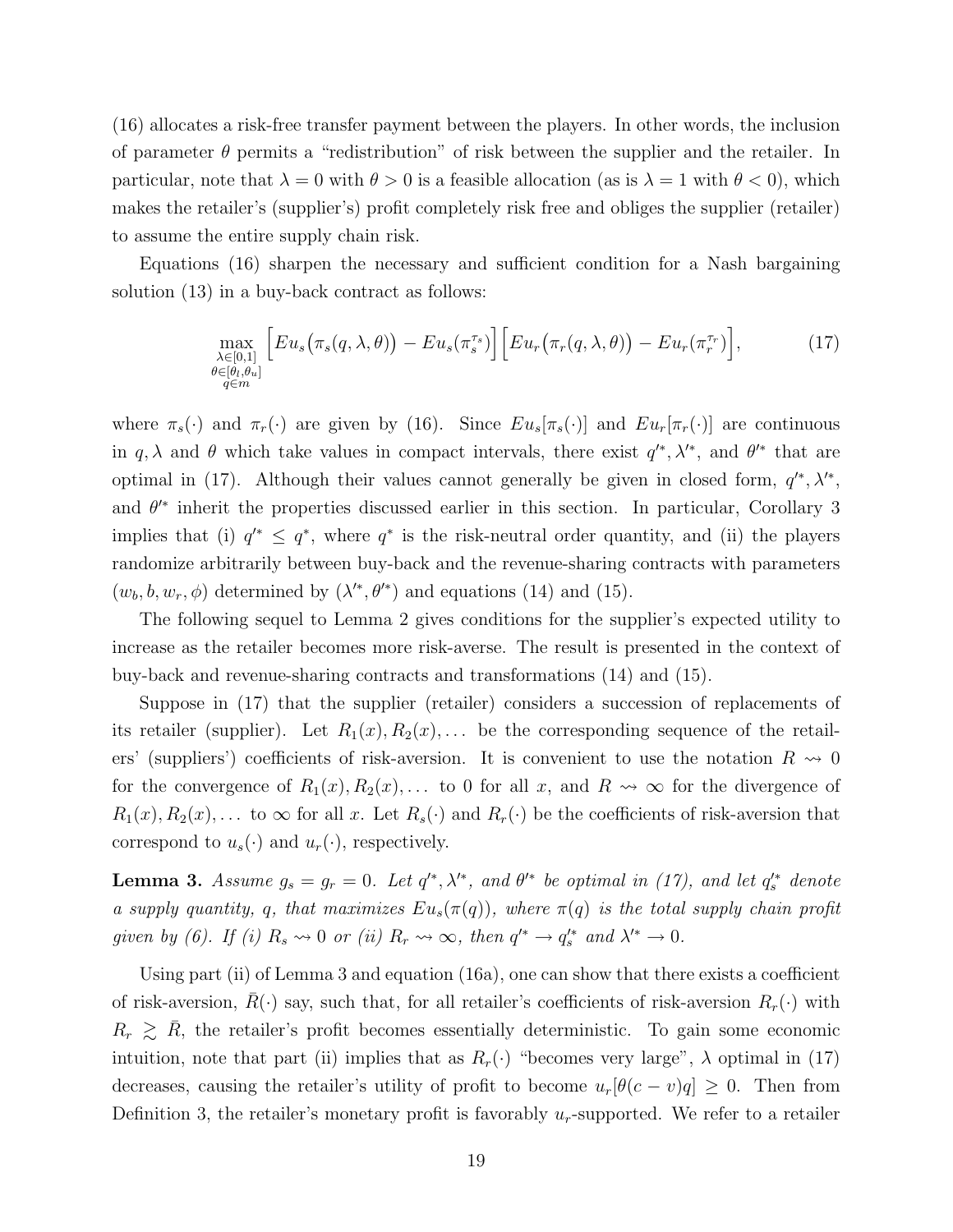with  $R_r \gtrsim \bar{R}$  as very risk-averse. Part (i) of Lemma 3 reveals that the same phenomenon occurs when the supplier is risk-neutral.

The following statement summarizes this discussion of the consequences of Lemmas 2 and 3.

**Theorem 1.** Suppose  $g_s = g_r = 0$ . A supplier can increase its expected utility of profit in a supply chain by using buy-back or revenue-sharing contracts and by choosing a retailer that is

- $(i)$  either risk-neutral or very risk-averse if the supplier is risk-averse
- (ii) risk-averse if the supplier is risk-neutral.

Theorem 1 reveals that a supplier has an incentive to choose its retailer based on the retailer's risk preferences. Part (i) stipulates that a risk-averse supplier favors retailers with extreme risk preferences – that is, retailers that are either risk-neutral (or, equivalently, least averse), or retailers that are most risk-averse. Therefore, if given a choice, a risk-averse supplier should choose the most or the least risk-averse "candidate in the room." Choosing any other retailer would diminished the supplier's expected utility of profit.

Both types of extremes benefit the risk-averse supplier in very different ways. A presence of the risk-neutral retailer raises the optimal order quantity, and eliminates the burden of demand risk for the risk-averse supplier. In fact, the risk-neutral retailer, bears the entire supply chain risk (to prove this, in Lemma 3, simply swap the names given to the players).

The exact opposite happens when the risk-averse supplier enters in a contract with a very risk-averse retailer. Then it is the risk-averse supplier absorbing the supply chain risk in (17) while extracting most of the retailer's rent in the process. Although the optimal order quantity in (17) decreases (cf. Proposition 5), the additional rent extracted from the retailer more than offsets the loss of the supply chain performance.

Part (ii) of Theorem 1 reveals that the choice of a retailer is even simpler when the supplier is risk-neutral. Given a choice, a risk-neutral supplier should always choose a riskaverse retailer over a risk-neutral one.

Example 2. Here, we reconsider the example that follows Lemma 2 and demonstrate (ii) of Theorem 1. We already know that the supplier's expected utility decreases when the  $u_r$ retailer with  $u_r(x) = 1 - e^{-0.03x}$  is replaced with  $\hat{u}_r = 1 - e^{-0.04x}$ . Now consider replacement with a different  $\hat{u}_r$ -retailer with  $\hat{u}_r = 1 - e^{-0.3x}$ . Solving (17) yields  $\lambda^{\prime*} \approx 0$ , and  $\theta^{\prime*} = 0.12$ . The retailer's payoff is now favorably  $\hat{u}_r$ -supported (inspect (16a)) because it is independent of the stochastic demand, D. Consistent with Lemma 2, the supplier's pair (expected profit,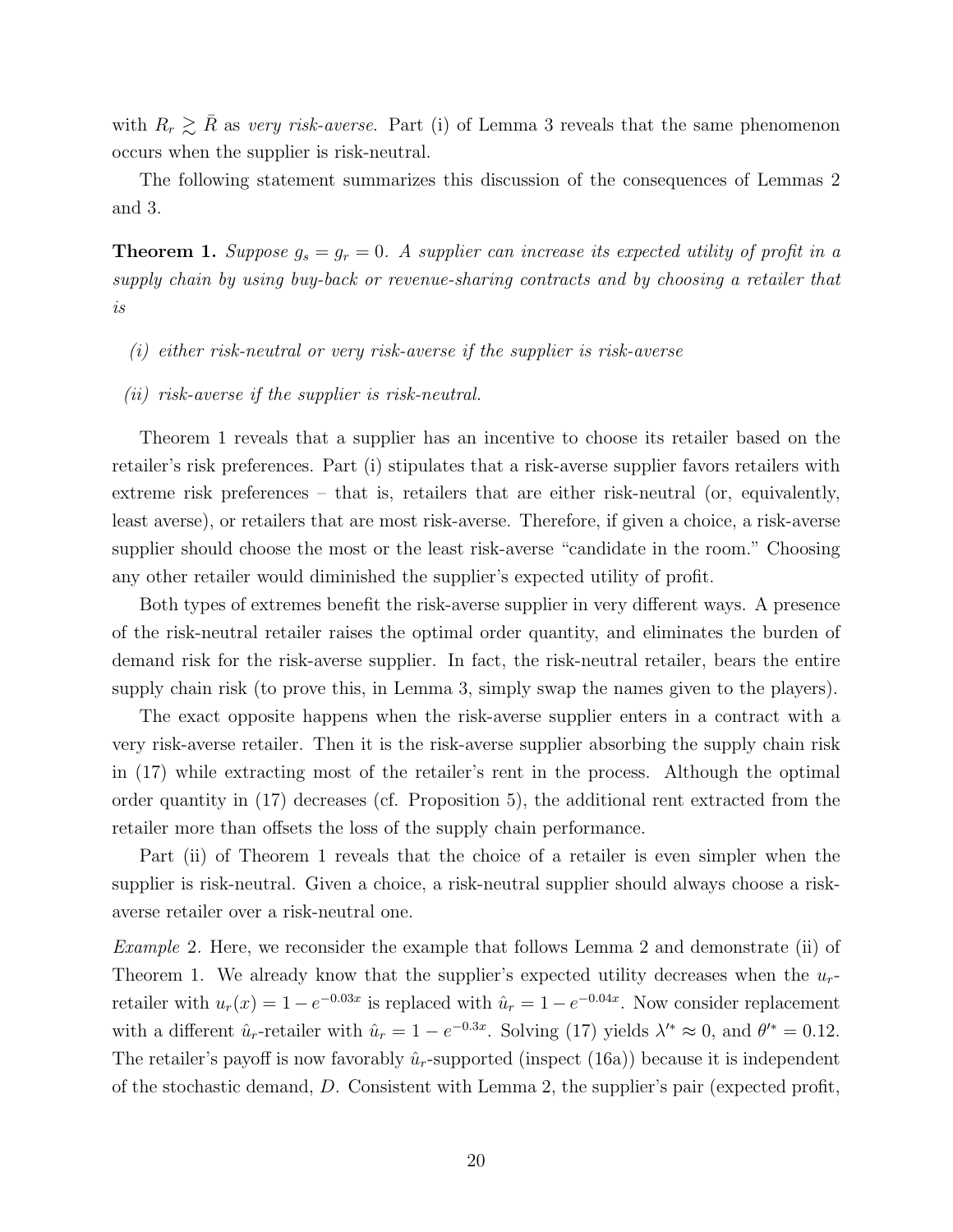expected utility) increases from (\$71.3401, 0.780285) to (\$81.7225, 0.815667) while the total expected supply chain profit decreases from \$142.672 to \$96.9654.

In this example it can be shown that a *risk-neutral* retailer's expected utility of profit is unfavorably  $\hat{u}_r$ -supported for all buy-back contracts. So Lemma 2 (ii) implies that the supplier can also increase its expected utility of profit by replacing the  $u_r$ -retailer  $(u_r(x) =$  $1 - e^{-0.03x}$ ) with one which is risk-neutral. The pair (expected profit, expected utility of profit) that the supplier attains from doing so is (\$72.0412, 0.85). That is, the supplier's expected profit is higher (\$81.7225 versus \$72.0412) when the  $u_r$ -retailer is replaced with the more risk-averse one (in comparison to the risk-neutral one). The expected utilities of profit, 0.815667 versus 0.85, are slightly in favor of replacing the  $u_r$ -retailer with the risk-neutral one.

### 5. Example

This section uses an example to contrast the risk-neutral and risk-averse cases. As in Example 1, let  $p = $25, c_r = $5, c_s = $10, v = $5, g_r = g_s = $0,$  and let demand be uniformly distributed on [0, 100]. Also, assume  $Eu_s(\pi_s^{\tau_s}) = Eu_r(\pi_r^{\tau_r}) = 0$ . If the players are riskneutral, then (7) and (11) imply that the risk-neutral order quantity in the Nash bargaining solution is  $q^* = 100(\$25 - \$15) / (\$25 - \$5) = 50$  and  $\lambda^* = 1/2$ . That is, the players should evenly split the total supply chain profit induced by the Nash-optimal order quantity of 50 units. This can be achieved, for example, with a buy-back contract having parameters  $w_b = $15$  and  $b = $10$ . So the supplier charges the retailer a wholesale price of \$15 and repurchases unsold inventory at the end of the selling season at \$10 per unit.

Suppose instead that the players are risk-averse with  $u_r(x) = x - \alpha x^2$  and  $u_s(x) = x - \beta x^2$ where  $\alpha = 0.001$ , and  $\beta = 0.003$ . The Nash-optimal values from (17) are  $q'^* = 33$ ,  $\lambda'^* = 0.82$ , and  $\theta^{\prime*} = -0.14$ . Risk-aversion diminishes the Nash-optimal order quantity from 50 units to 33 units. Using  $\lambda^{\prime*}, \theta^{\prime*}$ , (14), and (15) to determine the Nash-optimal contract parameters (and hence the division of the monetary payoffs),  $w_b = $13.21, b = $3.60, w_r = $7.30,$  and  $\phi = \$0.82$ . That is, under a buy-back contract the supplier charges the retailer \$13.21 per unit and repurchases unsold inventory at \$3.60 per unit. Under a revenue-sharing contract, the supplier charges the retailer \$7.30 per unit, the retailer retains 82% of the sales revenue, and passes the remaining 18% to the supplier.

If the retailer is risk-averse but the supplier is risk-neutral ( $\beta = 0$  and  $u_s(x) = x$  for all x), (17) implies  $q^* = 50$ ,  $\lambda^* = 0$  and  $\theta^* = 0.23$ . This confirms the result in Lemma 3 and it implies that the risk-neutral supplier assumes the entire supply chain risk. To see this, the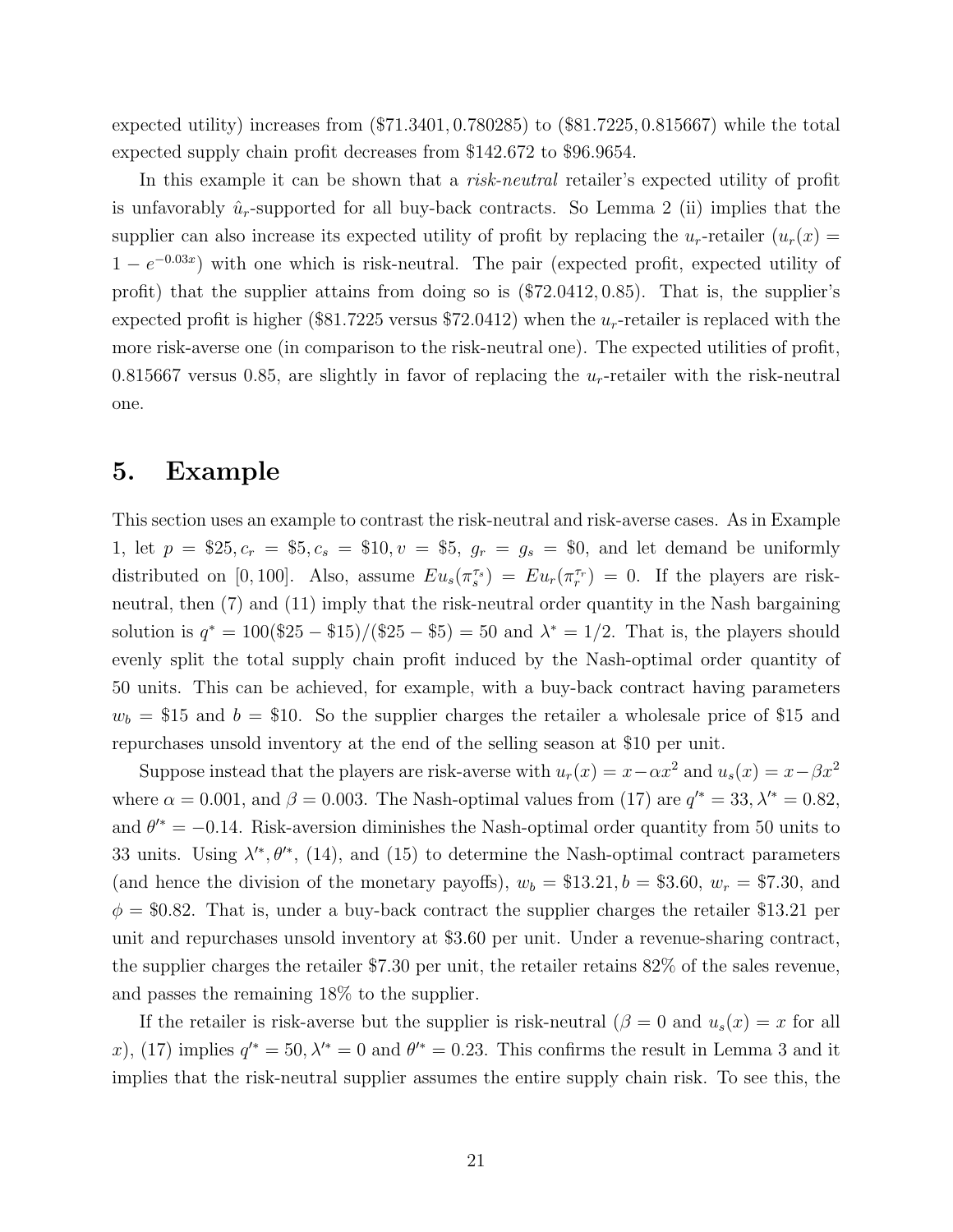parameters  $\lambda^* = 0$  and  $\theta^* = 0.23$  and (16) yield the following monetary profits:

$$
\pi_r(q) = 0.23(c - v)q \qquad \qquad \pi_s(q) = \pi(q) - 0.23(c - v)q.
$$

So the retailer's profit becomes deterministic and depends only on the order quantity,  $q$ , while the supplier bears the risk embedded in  $\pi(q)$  given by (6). The buy-back and revenue-sharing contracts that achieve these profits have parameters  $w_b = $17.70, b = $20, w_r = $-7.40,$ and  $\phi = 0$ .

The revenue-sharing contract with parameters  $w_r = $-7.40$  and  $\phi = 0$  has an interesting interpretation because the retailer receives none of the supply chain revenue, but the supplier compensates the retailer  $$7.40q$  for placing an order of size q. Therefore the supplier merely "rents" shelf space from the retailer.

## 6. Generalizations: Price-Dependent Demand

The supplier, as well as the retailer, has a financial interest in the retail price. The probability distribution of demand depends implicitly, on the retail price, and a lower price would likely induce a stochastically greater demand. Hence, an appropriate order quantity (and the supplier's revenue from the outbound shipment) would be greater. Thus, there is an incentive for the retail price to be included in the bargaining process. In this section we treat the retail price endogenously, constrain it to an interval, say  $[p_l, p_u]$ , and let  $F_p(\cdot)$ denote the distribution function of demand when the retail price is  $p$ . We assume that the price is set at the same time as the remaining parameters in the model, namely the vector  $m \in M$ . Although this assumption is commonly made in the research literature on supply chain contracts, it precludes a dynamic pricing strategy that adjusts the retail price during the selling season. We note that this description has not yet specified the player(s) who sets the price.

Although pricing decisions typically rest with retailers, there are some products, such as books and automobiles, whose suppliers influence retail prices via MSRPs (manufacturer's suggested retail price). That is, the suppliers in some large industries influence retail prices. So the first subsection considers the extreme case in which pricing decision is made jointly by the retailer and supplier. There, the players bargain over the retail price. Then we consider the case where the retailer alone sets the retail price but the players anticipate the dependence of the price-setting decision on the choice of  $m \in M$ . The supplier is worse off in the latter case because the retailer may choose a different price than the one that would have emerged from the bargaining process (in the former case).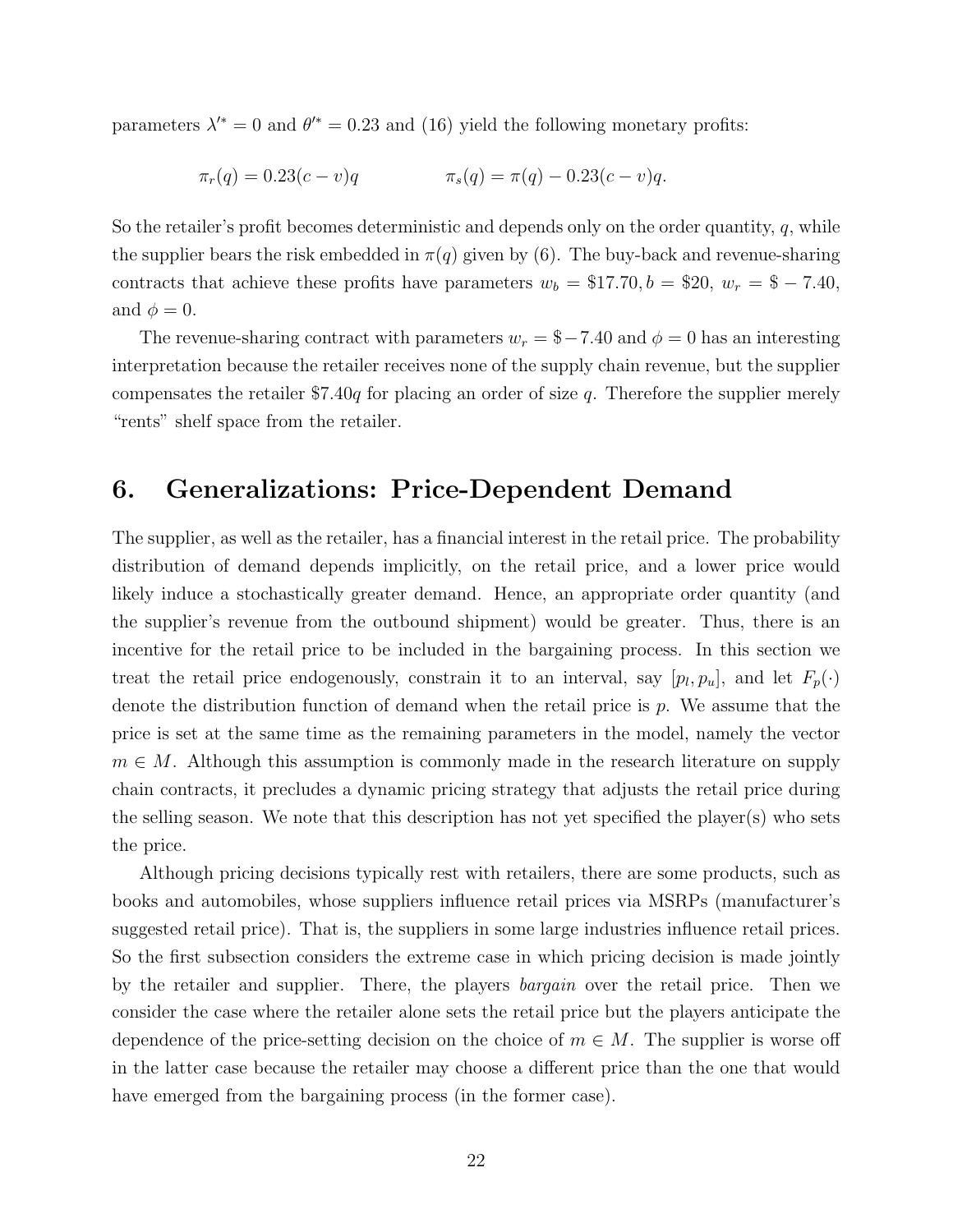The model remains otherwise unchanged from §2. For ease of exposition, we assume that the retailer and supplier are risk-neutral and restrict the supply contract types to buy-back and revenue-sharing with transfer payment functions given by (2a) (2b).

### 6.1 Joint Pricing Decision

Since the retailer and supplier prefer different prices (cf.  $\S6.2$ ), here we let p be settled by way of negotiation. The principal results are that Propositions 1, 2, Corollary 2, and Remark 1 remain valid with the caveat that the order quantity and contract parameters become functions of p. Such supply contracts are closely related to the price-contingent (or "bill-back") contracts studied by Bernstein and Federgruen (2005).

In contrast to §2, we augment  $m \in M$  with the retail price p. Formally, replace m with  $m' = (p, m)$  and M with  $M' = [p_l, p_u] \times M$  which remains a non-empty and compact set of pure strategies. In particular,  $m'$  is a vector that consists of the retail price,  $p$ , and a vector  $m \in M$ . Let  $\Delta(M')$  denote the set of all probability distributions over the set of Borel measurable subsets of  $M'$  and, in (3), replace m and M with m' and M' respectively.

If the retail price is exogenous, the Nash bargaining solution obliges the players to randomize at most in their choice of the type of supply contract (cf. §3). This conclusion stems from the concavity of  $\pi_r(\cdot)$  and  $\pi_s(\cdot)$  on M (cf. (1)) for each outcome of demand, and Lemmas 1 and 4. To obtain the same result here, it is sufficient for the players' profit functions to be concave functions of  $(p, m) \in M'$  for each outcome of demand. The restriction to buy-back and revenue-sharing contracts reduces the needed assumption to concavity of the integrated channel profit function  $\pi(q, p)$  as a function of p.

The steps that lead to (9) yield the following necessary and sufficient condition for a Nash-bargaining solution:

$$
\max_{\substack{\lambda \in [0,1] \\ q,p \in m}} \left[ (1-\lambda) E \pi(q,p) - \mu \lambda g + \mu g_r - E \pi_s^{\tau_s} \right] \left[ \lambda E \pi(q,p) + \mu \lambda g - \mu g_r - E \pi_r^{\tau_r} \right] \tag{18}
$$

and

$$
q^*(p) = F_p^{-1}\left(\frac{p-c+g}{p-v+g}\right)
$$
 (19a)

$$
\lambda^*(p) = \frac{E\pi(q, p) + E\pi_r^{\tau_r} - E\pi_s^{\tau_s} + 2\mu g_r}{2(E\pi(q, p) + \mu g)}
$$
(19b)

Here,  $q^*(p)$  and  $\lambda^*(p)$ , the order quantity and the retailer's fraction of the total supply chain profit, are functions of the retail price, p.

The existence of  $p^*$  is guaranteed because  $p$  takes values on a compact interval and the maximand in (18) is continuous in p. Concavity of  $E\pi(q,p)$  with respect to p and the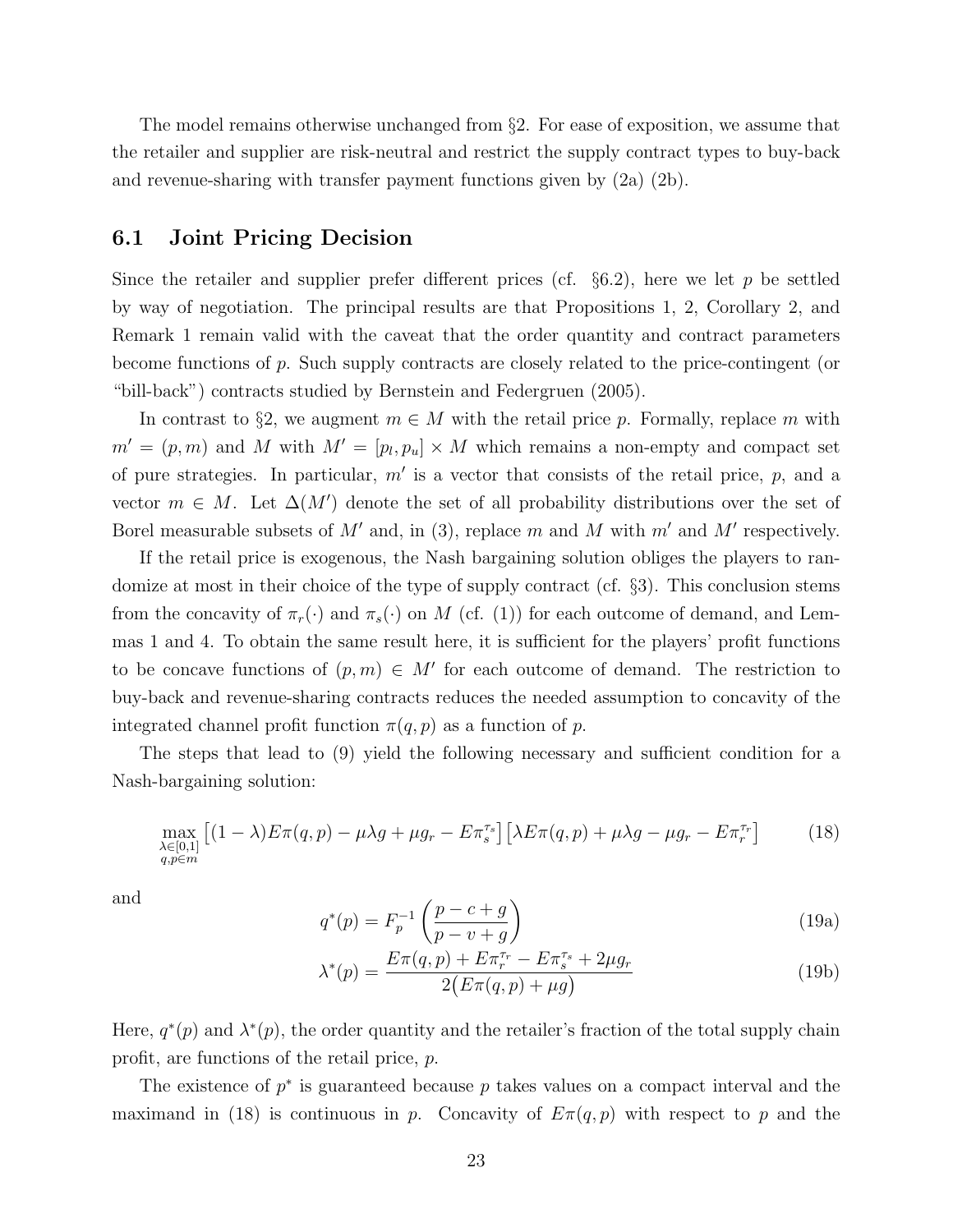first-order condition with respect to  $p$  of  $(18)$  yield:

$$
\frac{\partial E\pi(q,p)}{\partial p} \left\{ (1-\lambda) \left[ \lambda E\pi(q,p) + \mu \lambda g - \mu g_r - E\pi_r^{\tau_r} \right] + \lambda \left[ (1-\lambda) E\pi(q,p) - \mu \lambda g + \mu g_r - E\pi_s^{\tau_s} \right] \right\} = 0, \quad (20)
$$

where  $(q, \lambda)$  is given by the right side of (19).

Therefore, the supplier and the retailer choose a quantity-price pair,  $(q^*, p^*)$ , that maximizes the expected total profit of the supply chain. The players opt for a buy-back or revenue-sharing contract with parameters chosen so that the retailer and the supplier receive fractions  $\lambda^*$  and  $1 - \lambda^*$  of the expected total supply chain profit.

### 6.2 Unilateral Pricing Decision

This section considers the scenario where the retailer *alone* sets the retail price, p, and this significantly changes the Nash solution in §6.1. First, the order quantity and the expected profit allocation now depend on the contract. Second, the supplier and the retailer are no longer indifferent among the types of supply contracts; this leads to randomized strategies. Using the revenue-sharing contract as an example, we show how the pricing decision allows the retailer to extract additional expected profit from the supplier. Hence, the pricing decision plays a role that is similar to risk-aversion (cf. §4), where there is a redistribution of expected profit due to different attitudes toward risk, and that favors the less risk-averse player.

The model can be analyzed by assuming that the game between the supplier and the retailer remains unchanged from that described in §2, except that the exogenous retail price, p, now becomes endogenous and is controlled by the retailer who seeks to maximize expected profit, namely  $E \pi_r(p,m)$ . This introduces an additional optimization constraint on the solution of the bargaining game between the supplier and the retailer which can be written as:

$$
\max\left[E(E\pi_s(m)|i) - E\pi_s^{\tau_s}\right]\left[E(E\pi_r(m)|i) - E\pi_r^{\tau_r}\right] \tag{21a}
$$

$$
\text{s.t.} \quad \frac{\partial E \pi_r(p, m)}{\partial p} = 0, \ \forall \ i \tag{21b}
$$

The maximization in (21a) is with respect to  $m \in M$  and with respect to probabilities of choosing a particular supply contract type. The constraint  $(21b)$  holds for the two i corresponding to buy-back and revenue-sharing contracts.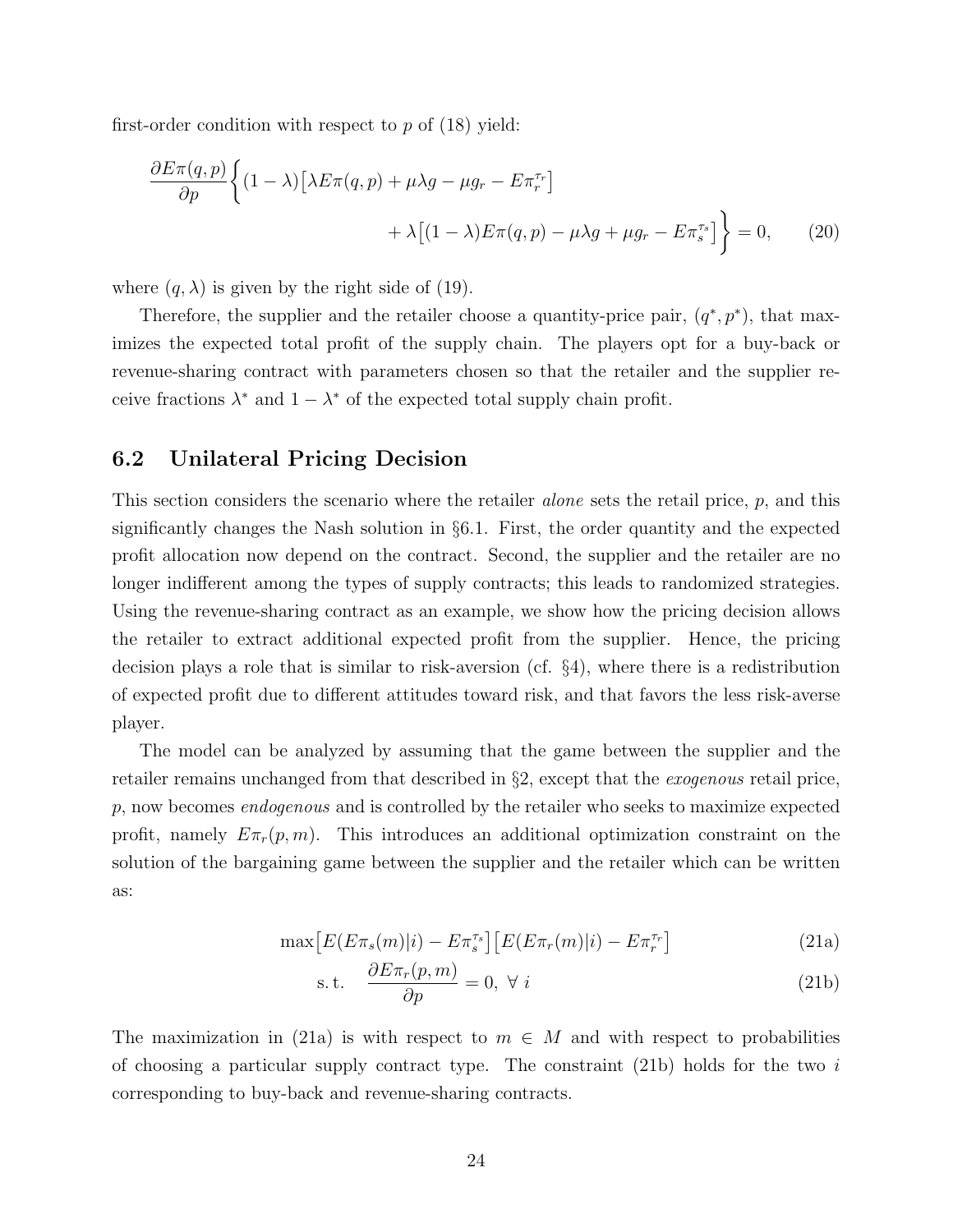Because the retail price,  $p$ , optimal in (21b) depends on the contract type and the order quantity,  $q(p)$ , optimal in (21a) is a function of the retail price, p, the following result follows:

**Proposition 8.** Let the profit-maximizing retailer set the retail price, p. Then the order quantity, q, is contract type specific.

Since the expected profit earned by retailer and the supplier now also becomes contract specific, the players are no longer indifferent among the types of supply contracts. Moreover, the contract most preferred by the retailer becomes the least preferred type by supplier and vice versa. This yields the following result:

Corollary 4. Let the profit-maximizing retailer set the retail price, p. Then, in (21), the players can be assumed to randomize in their choice of supply order quantity and supply contract type.

When the choice of supply contracts is reduced to a single type, say revenue-sharing, then the retailer's expected profit is given by:

$$
E\pi_r(q,m) = (\phi(p-v) + g_r))S(q,p) - (w_r + c_r - \phi v)q - g_r\mu,
$$
\n(22)

obtained by taking the expectation of (1a).

The solution is then a non-randomized strategy given by  $(19)$  and a retail price,  $p^*$ , which maximizes (22). It is well-known that the parameter  $\lambda$  in (19) and the revenue-sharing contract parameters  $(\phi, w_r)$  in (22) can be mapped as follows:

$$
\phi(p - v) + g_r = \lambda(p - v + g) \quad \text{and} \quad w_r + c_r - \phi v = \lambda(c - v)
$$

Intuitively, when compared to the case analyzed in §3, the pricing decision should afford the retailer some additional bargaining power. From the results in §3, the retailer's and the supplier's ability to secure a better deal in the bargaining game rests with the expected payoffs of their respective threat strategies. Here, the retailer has the ability to capture a larger portion of the total expected supply chain profit through the pricing decision as well. To see this, note that for the case of  $g_r = g_s = 0$ , the retail price,  $p^*$ , that maximizes  $E\pi_r(m)$ also maximizes  $\lambda^*(p)$  as a function of p (cf. 19b).

We conclude by noting that using the traditional equilibrium point approach, it is sometimes not all obvious how to design an equilibrium contract (cf. Cachon and Lariviere (2005) for equilibrium contract design using revenue-sharing). This is because the incentives to coordinate the retailer's quantity decision frequently distort the retailer's price decision. Therefore solving the bargaining game offers an alternative way to proceed. The analytical elegance from §3, however, is lost.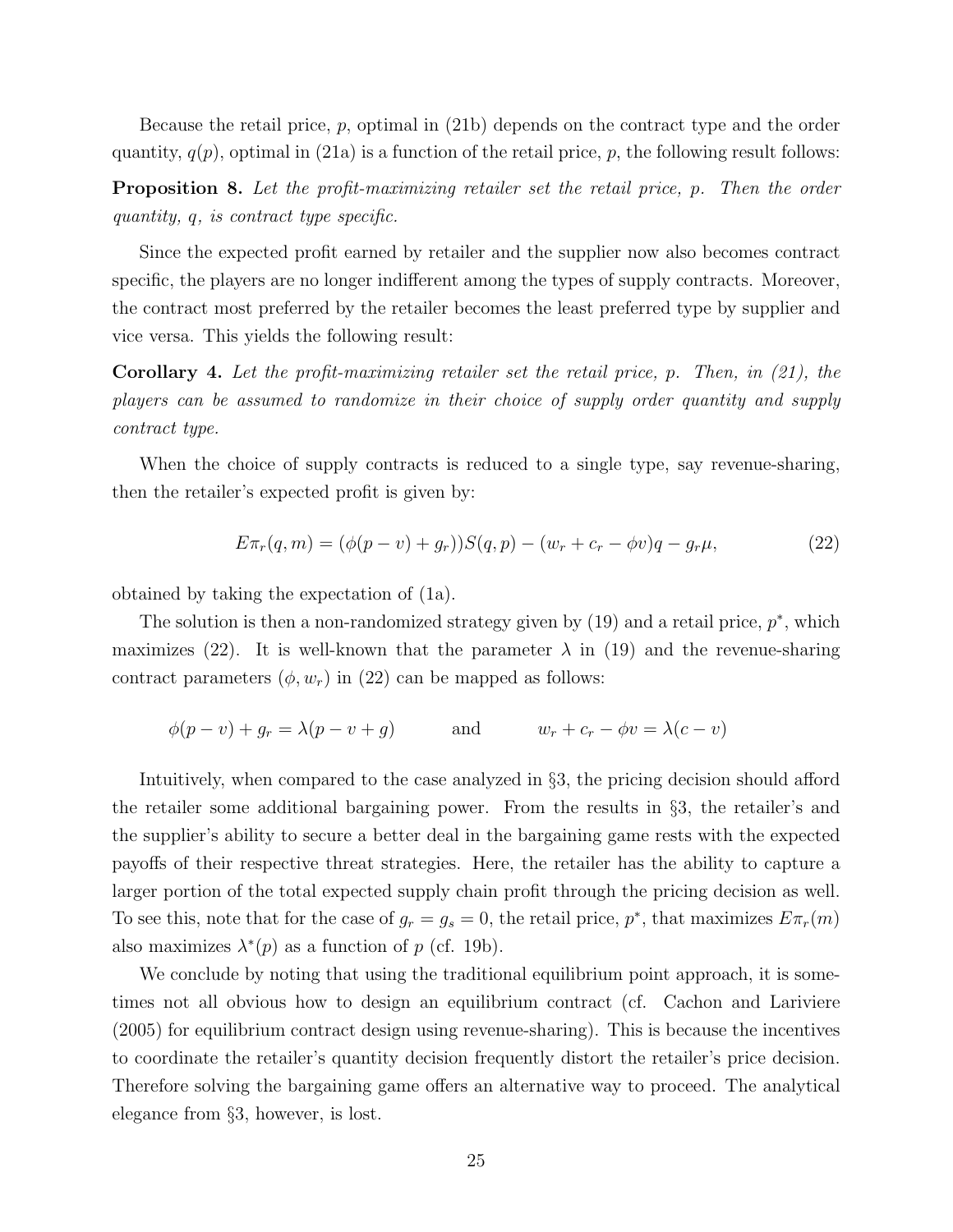# 7. Conclusion

The research literature on supply chain contracts commonly assumes implicitly that firms employ risk-neutral evaluations of market risk; so they replace random monetary payoffs with expected values. Frequently, the supply chain is modeled as a Stackelberg game with a specific type of contract and one of the firms is designated as the "leader." The other firm has no recourse but to accept its leadership, so there is a unique division of the total supply chain's profit in which the leader expropriates the follower's profit until the follower earns no more than its reservation level. Therefore, the Stackelberg game endows the leader with much more bargaining power than is realistic in many supply chains.

In this paper, we consider the case in which *both* firms have bargaining power and are sensitive to risk; this includes the case of two risk-neutral firms with bargaining power. In this setting, we study how the firms would choose among alternative types of supply contracts and the worths of their bargaining positions. Thus, we formulate a pure bargaining game between the supplier and retailer and solve it using the Nash bargaining solution.

We show that risk aversion has a significant impact on a bargaining position and on the value of a potential supply chain contract. It is well-known that risk-aversion adversely affects the performance of a supply chain by reducing the optimal order quantity, and that lowers the supply chain's total expected profit. We confirm this by comparing the Nash-optimal order quantities in the risk-neutral and risk-averse cases.

The solution to the bargaining problem also reveals a particularly important strategic insight. In spite of the reduced expected profit, one player's risk-aversion may be advantageous to the other. To see this, under risk-neutrality the Nash bargaining solution awards both players equal gains in the expected profit over their expected reservation payoffs. However, if one of the players is risk neutral, we prove that the expected profit of that player increases if the other player is more risk-averse. Therefore *risk-neutral* suppliers (retailers) have an incentive to choose *risk-averse* retailers (suppliers) as their supply chain partners. We further prove that *risk-averse* suppliers (retailers) attain the highest expected utility of profit by choosing the most or the least risk-averse retailers (suppliers) available. These findings run counter to the existing literature on supply chain contracting, which generally focuses on risk intermediation or hedging. We conclude the paper by finding an endogenous Nash-optimal retail price for the product.

The analysis is predicated on some limiting assumptions. Nash (1950, 1953) assumes that there is no private information. However, Harsanyi and Selten (1972) show that a solution of a two-person bargaining problem with incomplete information reduces to a solution of a generalized Nash bargaining game. Neslin and Greenhalgh (1983) present experimental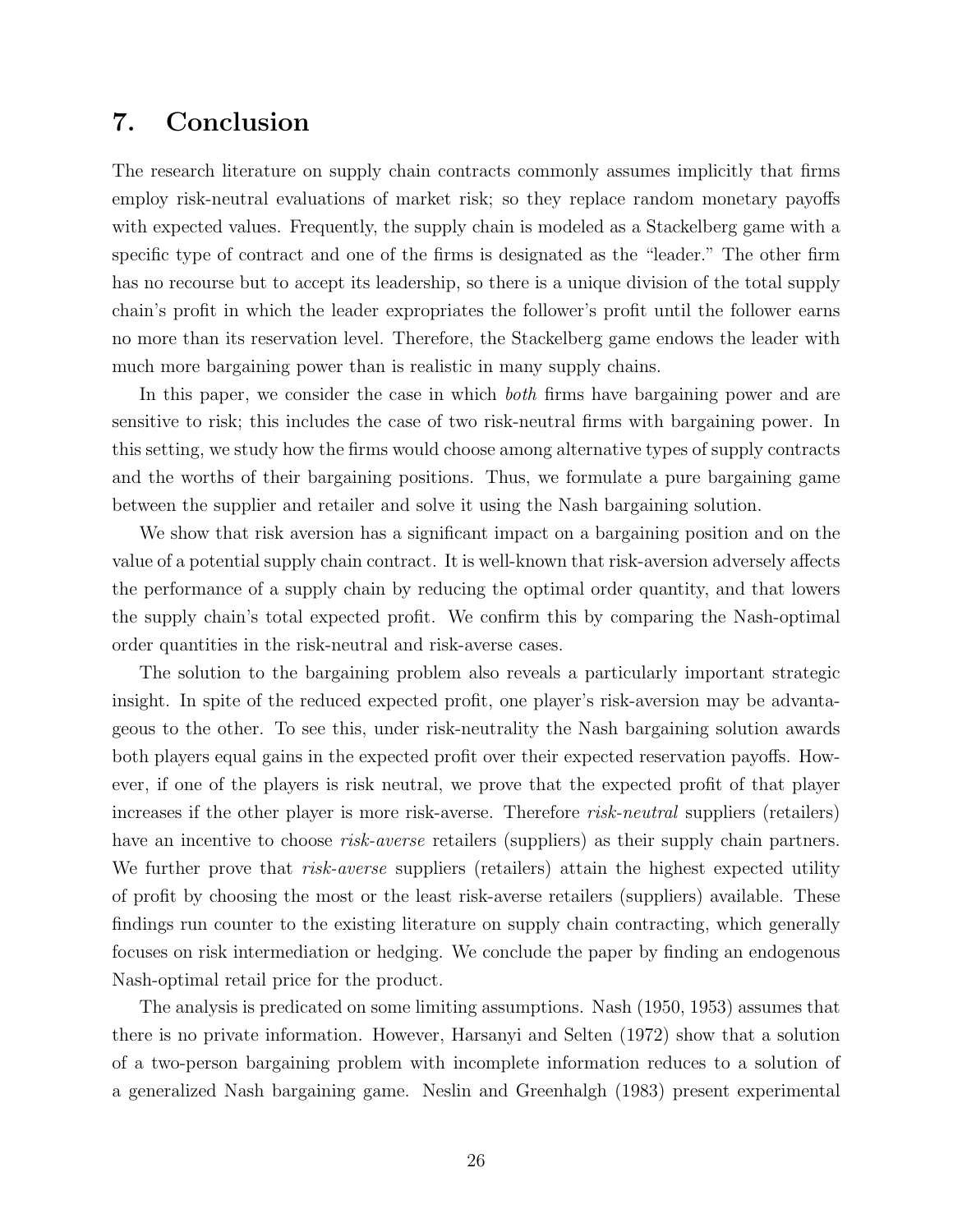evidence that supports the ability of Nash's theory to predict outcomes of buyer-seller negotiations. Nagarajan and Bassok (2008) discuss this point and the application of insights from Nash's bargaining model to supply chain negotiations. It may be worth exploring this issue in future research.

Some studies also use a "generalized Nash bargaining solution (GNB)" (e.g. Nagarajan and Bassok (2008)). See Roth (1979) for a detailed description of GNB. A comparison of the results presented here and those obtained via GNB, however, reveals that the latter merely introduces an additional scalar factor into some of the results, but preserves their qualitative nature.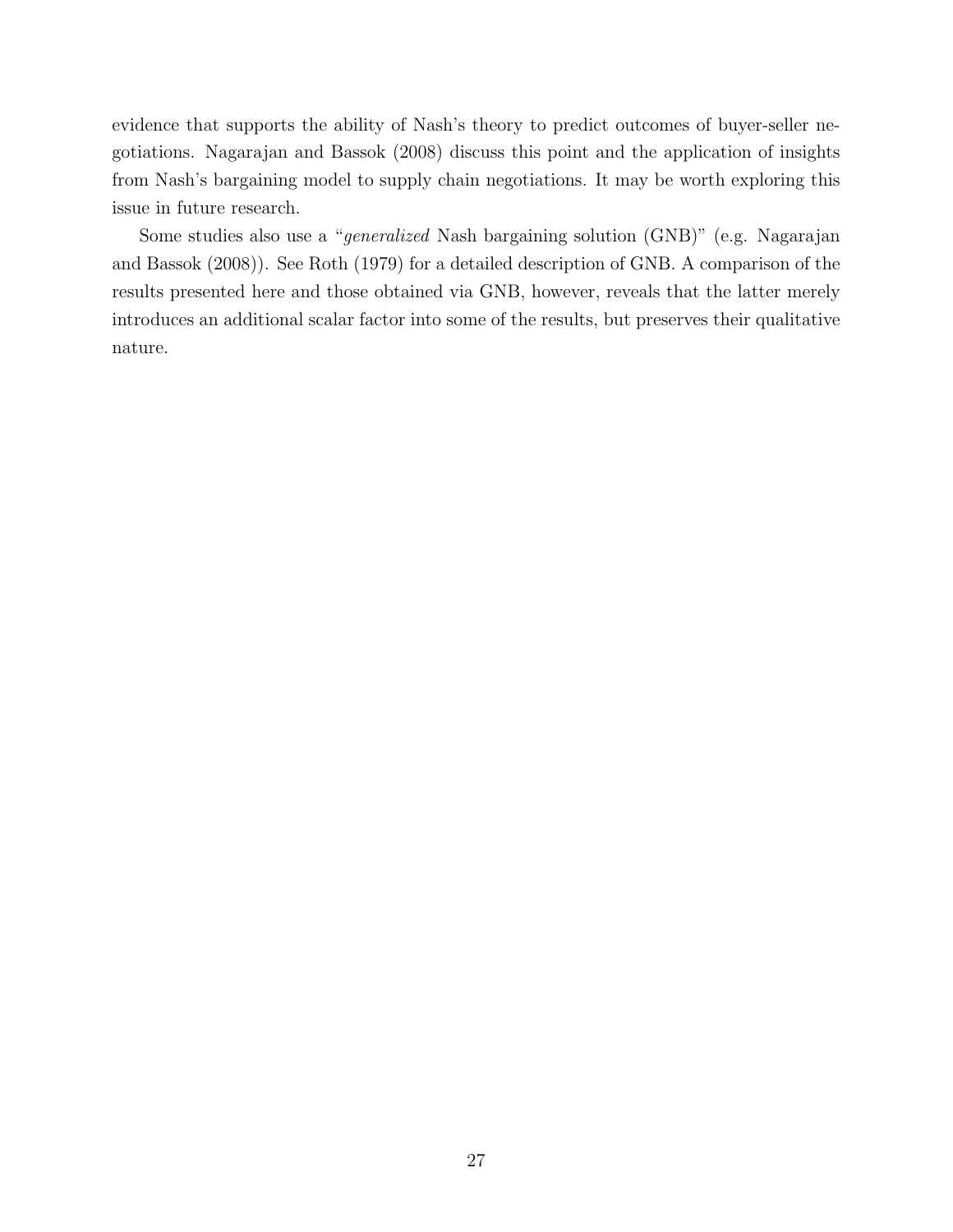# Appendix

# A. Proofs of Statements

Proof. PROOF OF PROPOSITION 1. The first-order conditions with respect to contract parameters reduce to:

$$
E(E\pi_s(m)|i) - E\pi_s^{\tau_s} = E(E\pi_r(m)|i) - E\pi_r^{\tau_r}.
$$
\n(A.1)

 $\Box$ 

 $\Box$ 

*Proof.* PROOF OF COROLLARY 1. Let  $a = E(E\pi_s(m)|i) - E\pi_s^{\tau_s}$  and  $b = E(E\pi_r(m)|i) - E\pi_r^{\tau_r}$ . In (5),  $m \in M$  and the probabilities of choosing various types of supply contracts maximize ab, or equivalently,  $\sqrt{ab}$ . Since, by Proposition 1,  $a = b$ , then  $\sqrt{ab} = (1/2)(a + b)$ .  $\Box$ 

*Proof.* PROOF OF PROPOSITION 2. Use  $(A.1)$  to reduce the following first-order condition with respect to  $q$ 

$$
\frac{E(E\pi_s(m)|i)}{\partial q}\left[E(E\pi_s(m)|i) - E\pi_s^{\tau_s}\right] + \frac{E(E\pi_r(m)|i)}{\partial q}\left[E(E\pi_r(m)|i) - E\pi_r^{\tau_r}\right] = 0. \tag{A.2}
$$

to

$$
\frac{E(E\pi_s(m)|i)}{\partial q} + \frac{E(E\pi_r(m)|i)}{\partial q} = \frac{E\pi(q)}{\partial q} = 0,
$$
\n(A.3)

which holds at  $q = q^*$ .

*Proof.* PROOF OF PROPOSITION 5. Let  $h(\cdot)$  denote the maximand in (13). Construct  $h(\cdot)$ by replacing  $u_r(\cdot)$  in  $h(\cdot)$  with  $\hat{u}_r(\cdot)$ , where the Arrow-Pratt measures of risk-aversion that correspond to  $u_r(\cdot)$  and  $\hat{u}_r(\cdot)$  satisfy  $R_r \leq \hat{R}_r$ . Let  $m \in M$  and  $\hat{m} \in M$  be optimal in  $\max(h(m))$  and  $\max(h(\hat{m}))$  respectively. Without loss of optimality, the vector i is fixed; that is, the choice of a contract type is fixed (cf. Remark 4).

Using the notation adopted in §2, the first component the  $m \in M$ , is the supply quantity q. Similarly, the first component of  $\hat{m} \in M$ , is the supply quantity  $\hat{q}$ . By contradiction, suppose  $q \leq \hat{q}$ .

We may scale  $u_r(\cdot)$  in  $h(\cdot)$  and  $\hat{u}_r(\cdot)$  in  $\hat{h}(\cdot)$  so that

$$
h(m) = \hat{h}(m). \tag{A.4}
$$

By optimality of  $\hat{m} \in M$  we have

$$
\hat{h}(\hat{m}) \ge \hat{h}(m). \tag{A.5}
$$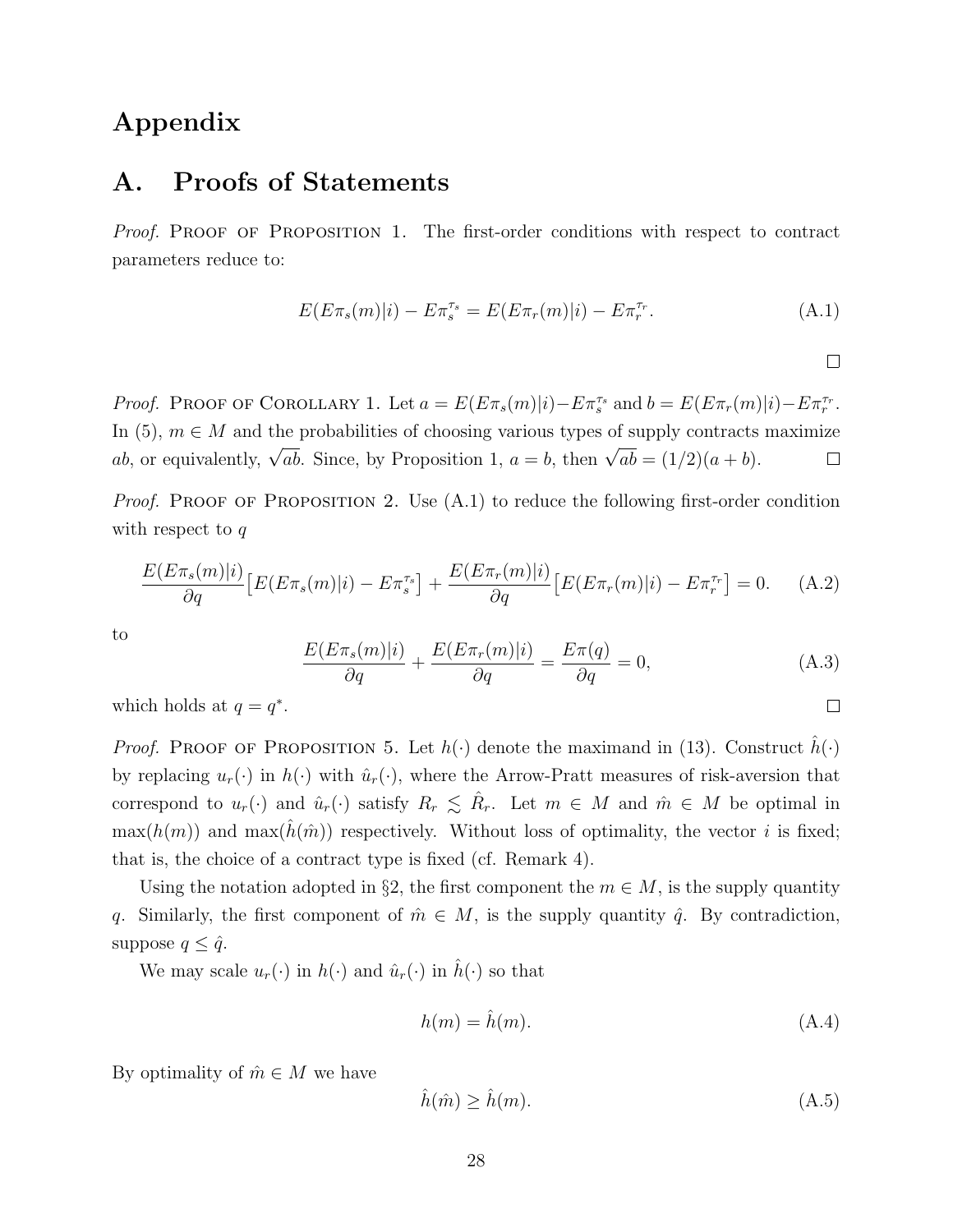Properties of functions with differing degree of risk-aversion imply

$$
h(\hat{m}) \ge \hat{h}(\hat{m}).\tag{A.6}
$$

Now combine (A.4), (A.5), and (A.6) to obtain  $h(\hat{m}) \ge h(m)$ . However, since  $m \in M$  is optimal in max $(h(m))$ , then we also have  $h(\hat{m}) \leq h(m)$ , a contradiction.  $\Box$ 

*Proof.* PROOF OF PROPOSITION 6. Let  $\pi(q)$  be the total supply chain profit given by (6) and let the order quantities  $q^*$  and  $q'^*$  be optimal in (5) and (13), respectively. From (A.3),  $\partial E \pi(q^*)/\partial q = 0$  and by concavity  $\partial E \pi(q)/\partial q \geq 0$  for all  $0 \leq q \leq q^*$ . The result follows from Corollary 3,  $q'^* \leq q^*$ , and Proposition 5.  $\Box$ 

Proof. PROOF OF PROPOSITION 7. We prove (16a) only for a buy-back contract; the proof is similar for a revenue-sharing contract. Using  $(1a)$ ,  $(6)$ , and  $(14)$ , the retailer's profit from a buy-back contract is

$$
\pi_r = (p - v + g_r - b)S - (w_b - b + c_r - v)q - g_r D
$$
  
\n
$$
= \lambda(p - v + g)S - (\lambda - \theta)(c - v)q - g_r D
$$
  
\n
$$
= \lambda[(p - v + g)S - (c - v)q - gD] + \theta(c - v)q + \lambda gD - g_r D
$$
  
\n
$$
= \lambda \pi(q) + \theta(c - v)q + \lambda gD - g_r D,
$$

which is (16a). Expression (16b) follows from substitution for  $\pi(q)$  and  $\pi_r(q, \lambda, \theta)$  in  $\pi(q)$  =  $\pi_r(q, \lambda, \theta) + \pi_s(q, \lambda, \theta)$  and simple algebra.  $\Box$ 

Proof. PROOF OF LEMMA 1. Lemma 4 in Appendix B establishes that for a given supply contract type, the supplier and the retailer need not randomize to choose the order quantity, q, and contract parameters. Concavity of  $\pi_s(m), \pi_r(m)$  in  $m \in M$  (for each outcome in the sample space of  $D$ ), Jensen's inequality, and an argument that is analogous to that used in the proof of Lemma 4 reveal that both players choose the same order quantity,  $q$ , for all  $i$ ,  $\Box$ i.e. for all contract types.

Proof. PROOF OF LEMMA 3. Only (i) is proved; the proof of (ii) is analogous. To streamline the proof, suppose  $u_s(\pi_s^{\tau_s}) = u_r(\pi_r^{\tau_r}) = 0$ . Let  $\pi_s(q, \lambda, \theta)$  and  $\pi_r(q, \lambda, \theta)$  be given by (16). As  $R_s \rightarrow 0, q = q_s^*$  maximizes the expected profit of the entire supply chain,  $E\pi(q)$ . Continuity then yields the existence of  $\theta^{\prime*} > 0$  such that

$$
[E\pi(q'^*) - \theta'^*(c-v)q'^*]u_r(\theta'^*(c-v)q'^*) \geq [E\pi_s(q,\lambda,\theta)]Eu_r(\pi_r(q,\lambda,\theta))
$$

for all feasible  $q, \lambda$ , and  $\theta$ .

 $\Box$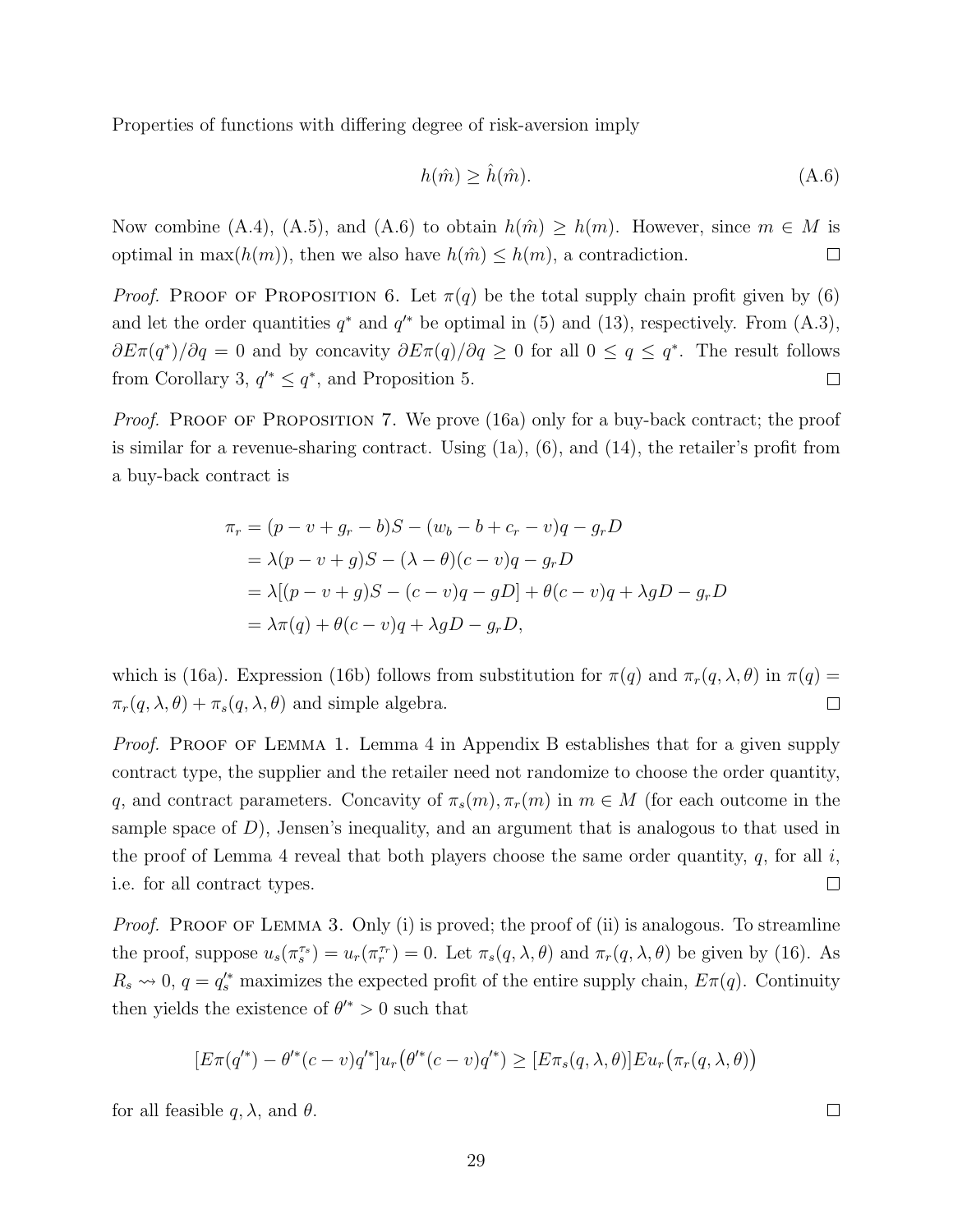# B. Lemmas

**Lemma 4.** Let the sets  $U$  and  $U'$  be defined as follows:

$$
U' = \{ (Eu_s[\pi_s(m)], Eu_r[\pi_r(m)]) : m \in M \} \text{ and } U = \{ (Eu_s(\pi_s^{\gamma}), Eu_r(\pi_r^{\gamma})) : \gamma \in \Delta(M) \},
$$

where  $u_j(\cdot), j \in \{r, s\}$  is concave increasing,  $\pi_j(\cdot), j \in \{r, s\}$  is concave on M for each outcome in the sample space of  $D$ , and the vector i is fixed; that is, the choice of a contract type is fixed. Then  $U = U'$ .

*Proof.* PROOF OF LEMMA 4. Clearly  $U' \subseteq U$ . Since  $u_j(\cdot)$  is concave increasing, then  $u_j(\pi_j(m, D))$ , and consequently  $Eu_j(\pi_j(m, D))$ , are concave in  $m \in M$  for each outcome in the sample space of D. The latter follows because linear combinations of concave functions are concave. Concavity and Jensen's inequality then yield

$$
Eu_j[\pi_j(Em, D)] \ge E\big( Eu_j[\pi_j(m, D)] | m\big) = Eu_j(\pi_j^{\gamma}).
$$

Now letting  $m_3 = Em$ , the above inequality can written as

$$
Eu_j(\pi_j(m_3, D)) \ge Eu_j(\pi_j^{\gamma}).
$$

Note that  $m_3$  is a pure strategy, and with i fixed,  $m_3 \in M$ . Therefore we found a pure strategy that is at least as preferable to both players as any mixed strategy that for a given supply contract type randomizes to choose an order quantity and contract parameters. Then  $U \subseteq U'$  and  $U = U'.$  $\Box$ 

#### Acknowledgements

The authors gratefully acknowledge comments by James Alexander, Lingxiu Dong, and Tava Lennon Olsen which improved the paper.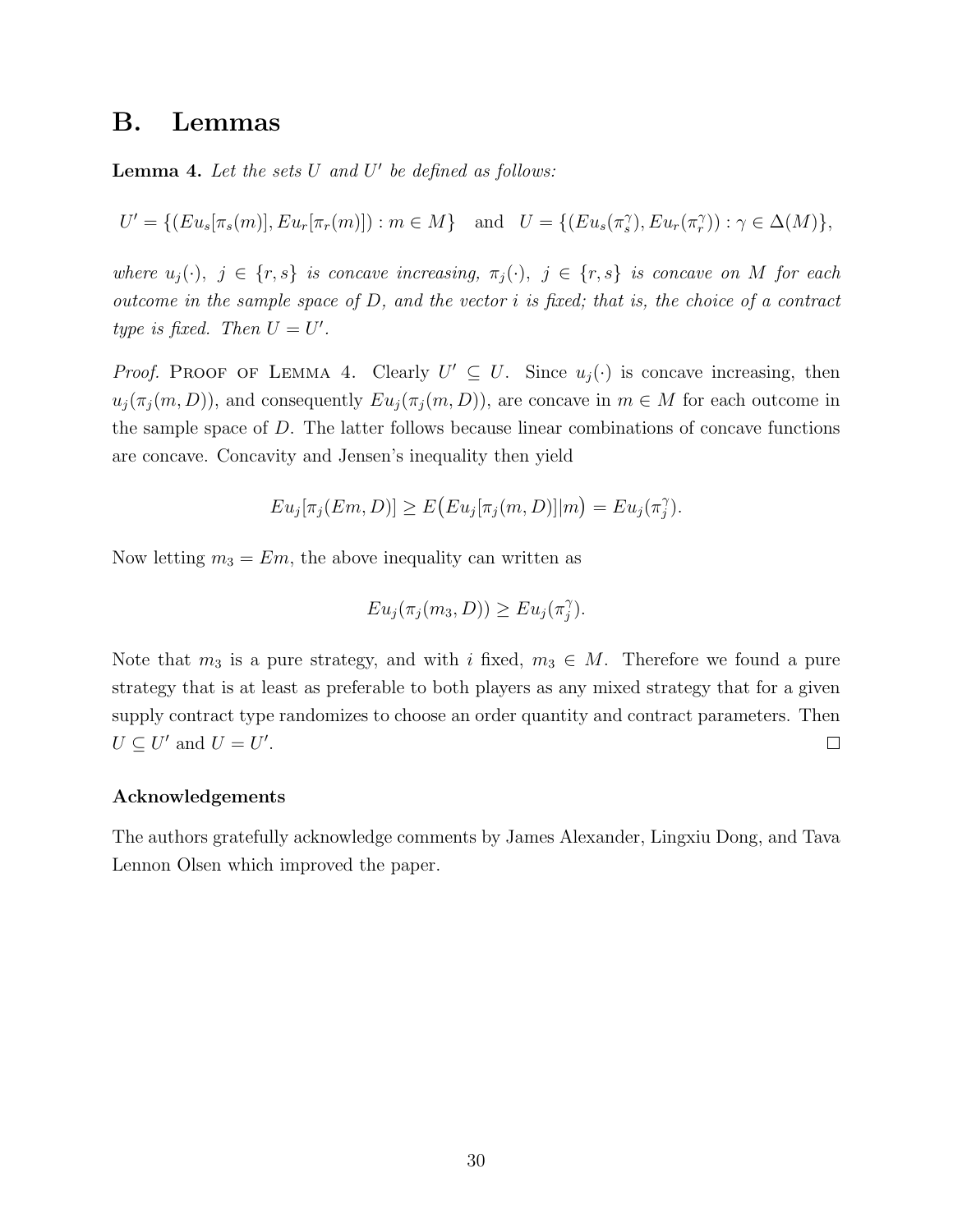# References

- Agrawal, V., S. Seshadri. 2000. Risk intermediation in supply chains. IIE Transactions 32 819–831.
- Bernstein, F., A. Federgruen. 2005. Decentralized supply chains with competing retailers under demand uncertainty. *Management Sci.*  $51(1)$  18–29.
- Cachon, G. 2003. Supply chain coordination with contracts. Handbooks in Operations Research and Management Science, 11: Supply Chain Management: Design, Coordination and Operation. Chapter 6 of Graves, S. and de Kok, T. eds., North-Holland.
- Cachon, G., S. Netessine. 2004. Game theory in supply chain analysis. Handbook of Quantitative Supply Chain Analysis: Modeling in the E-Business Era Chapter 2 of Simchi-Levi, D., Wu, S. D. and Shen, M. eds, Kluwer.
- Cachon, G. P., M. A. Lariviere. 2005. Supply chain coordination with revenue-sharing contracts: Strengths and limitations. *Management Sci.* 51(1) 30–44.
- Chod, J., N. Rudi. 2006. Strategic investments, trading, and pricing under forecast updating. Management Sci. **52**(12) 1913–1929.
- Dong, L., H. Liu. 2005. Equilibrium forward contracts on non-storable commodities in the presence of market power. Oper. Res.  $55(1)$  128-145.
- Gan, X., S. P. Sethi, H. Yan. 2004. Coordination of supply chains with risk-averse agents. POMS 13(2) 135–149.
- Gurnani, H., M. Shi. 2006. A bargaining model for a first-time interaction. *Management Sci.*  $52(6)$ 865–880.
- Harsanyi, J. C., R. Selten. 1972. A generalized Nash solution for two-person bargaining games with incomplete information. Management Sci. 18(5) 80-106.
- Kihlstrom, R. E., A. E. Roth, D. Schmeidler. 1981. Risk aversion and solutions to Nash's bargaining problem. Game Theory and Mathematical Economics: Proceedings of the Seminar on Game Theory and Mathematical Economics Bonn/Hagen, 7-10 October, 1980 Moeschlin, O., Pallaschke, D. eds, North-Holland Publishing Company.
- Kohli, R., H. Park. 1989. A cooperative game theory model of quantity discounts. Management Sci. 35(6) 693–707.
- Myerson, R. B. 2004. Game Theory: Analysis of Conflict. 6th ed. Harvard University Press, Cambridge, MA, 02138.
- Nagarajan, M., Y. Bassok. 2008. A bargaining framework in supply chains: The assembly problem. Management Sci. **52**(12) 1913–1929.
- Nagarajan, M., G. Sošić. 2008. Game-theoretic analysis of cooperation among supply chain agents: Review and extensions. Eur. J. Oper. Res. 187 719–745.
- Nash, J. 1950. The bargaining problem. Econometrica 18(2) 155–162.